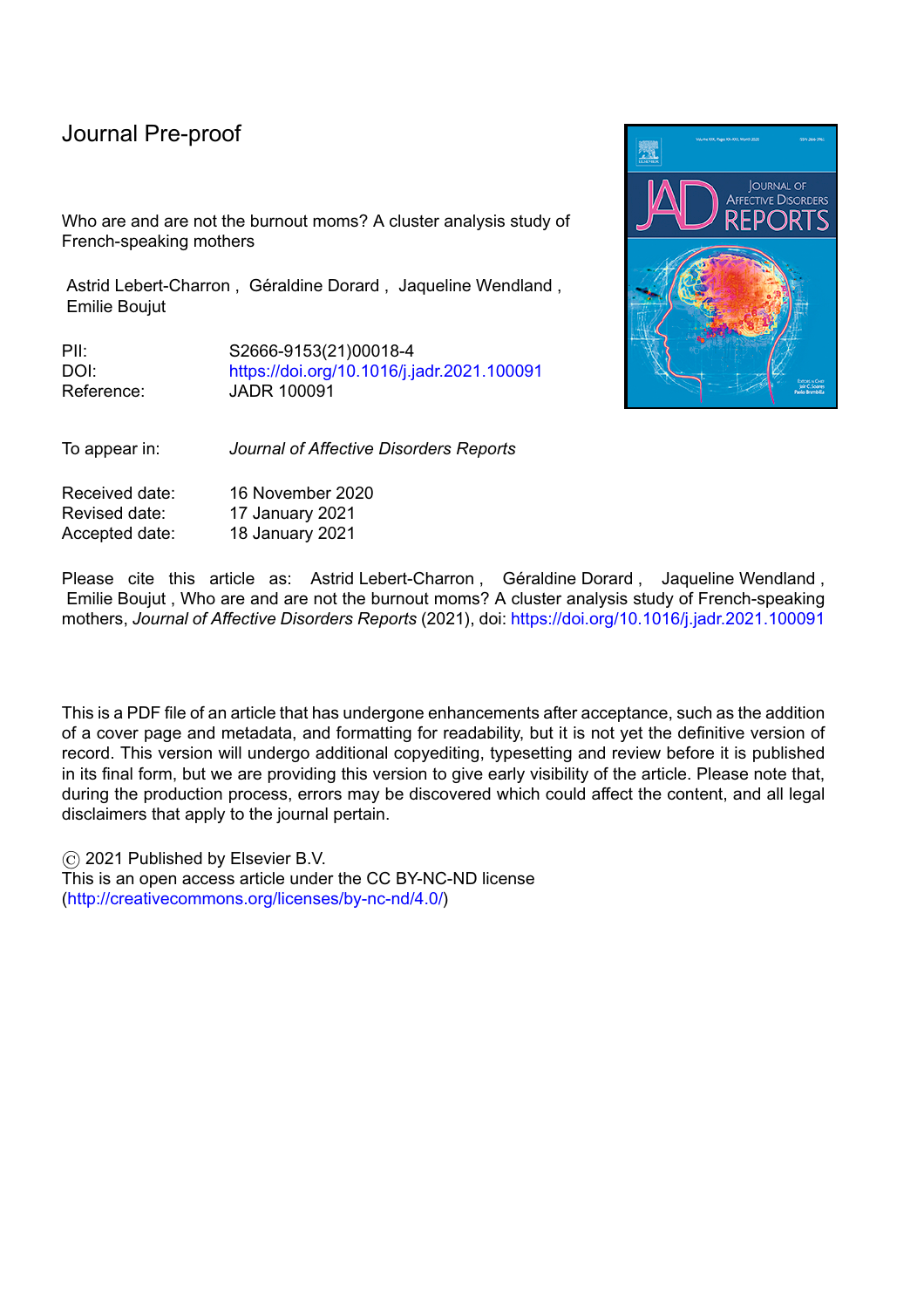# **Highlights:**

- The continuum between the clusters shows the coherence of the parental burnout construct.
- Depression and anxiety are significantly associated with parental burnout.

l

 Postpartum moms with postnatal depression are more likely to develop parental burnout.

Outrat Rigida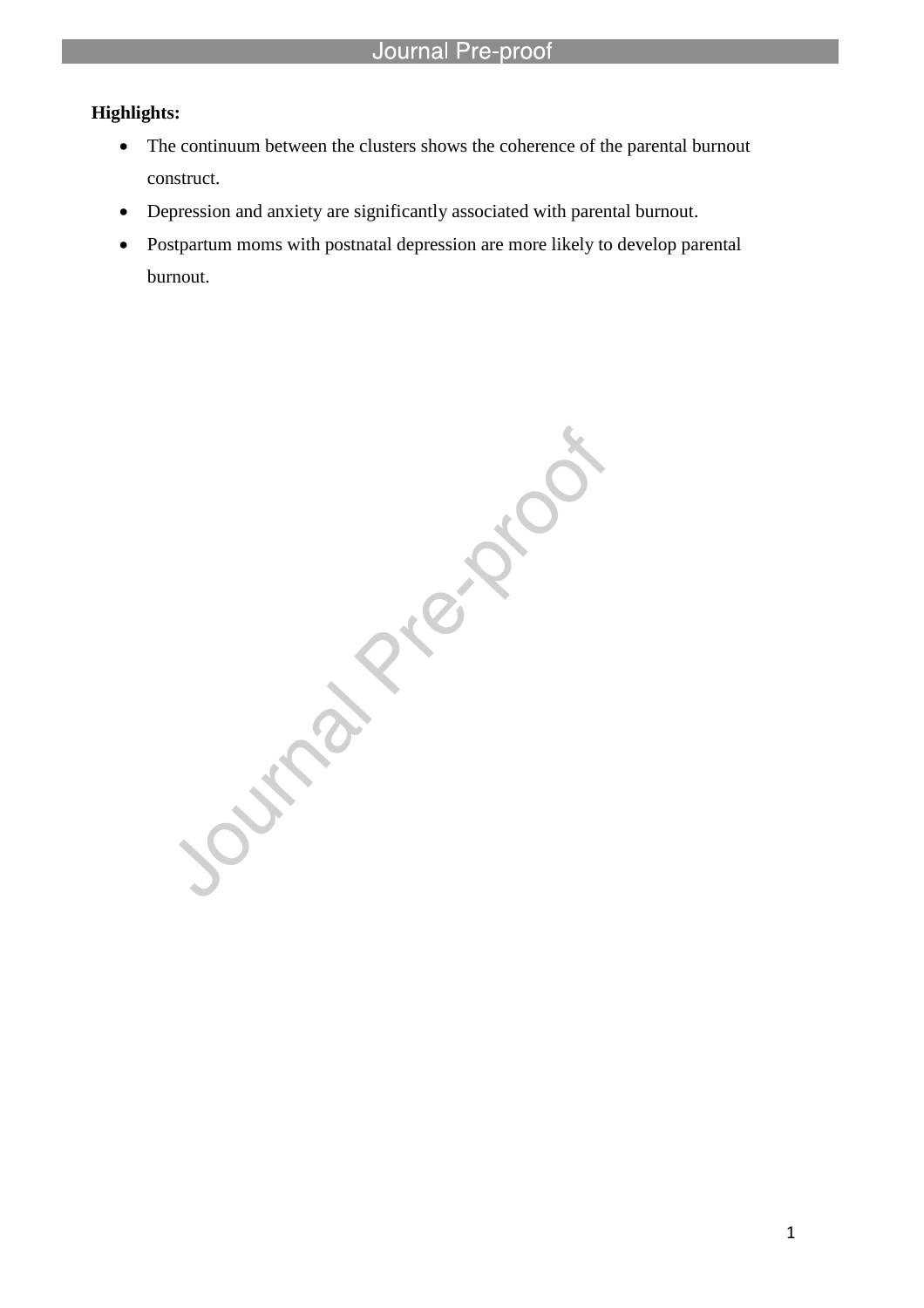# Who are and are not the burnout moms? A cluster analysis study of French-speaking mothers

Astrid Lebert-Charron<sup>1</sup>, Géraldine Dorard<sup>1</sup>, Jaqueline Wendland<sup>1</sup>, Emilie Boujut<sup>1,2</sup>

l

<sup>1</sup> Université de Paris, LPPS, 71 avenue Edouard Vaillant, F-92100 Boulogne-Billancourt, France

<sup>2</sup> High School of Teaching and Education, University of Cergy-Pontoise, Paris Seine University, Cergy, France

**\*** Corresponding Author: astrid.lebert@yahoo.com

# **Abstract:**

**Background:** Chronic stress in parenthood can lead to difficulties for parents, including parental burnout. Parental burnout is defined by four dimensions: emotional exhaustion, emotional distancing, feeling fed-up, and contrast in parental self. The aim of this cross-sectional study is to identify the profiles of at-risk mothers for parental burnout.

**Methods:** One thousand three hundred and six French-speaking mothers, aged over 18 years with at least one child living regularly at home, completed an online set of questionnaires. The mothers responded to the Parental Burnout Assessment (PBA), the Hospital and Anxiety Depression Scale (HADS), the Edinburgh Postnatal Depression Scale (EPDS), the Brief Burden Interview (BBI), the Triangular Love Scale (TLS), and a sociodemographic questionnaire.

**Results:** Cluster analysis revealed five profiles based on the score levels on the four dimensions of parental burnout. Analysis of variance (ANOVA) showed that the five clusters significantly differed on the affective variables (i.e., depression, anxiety,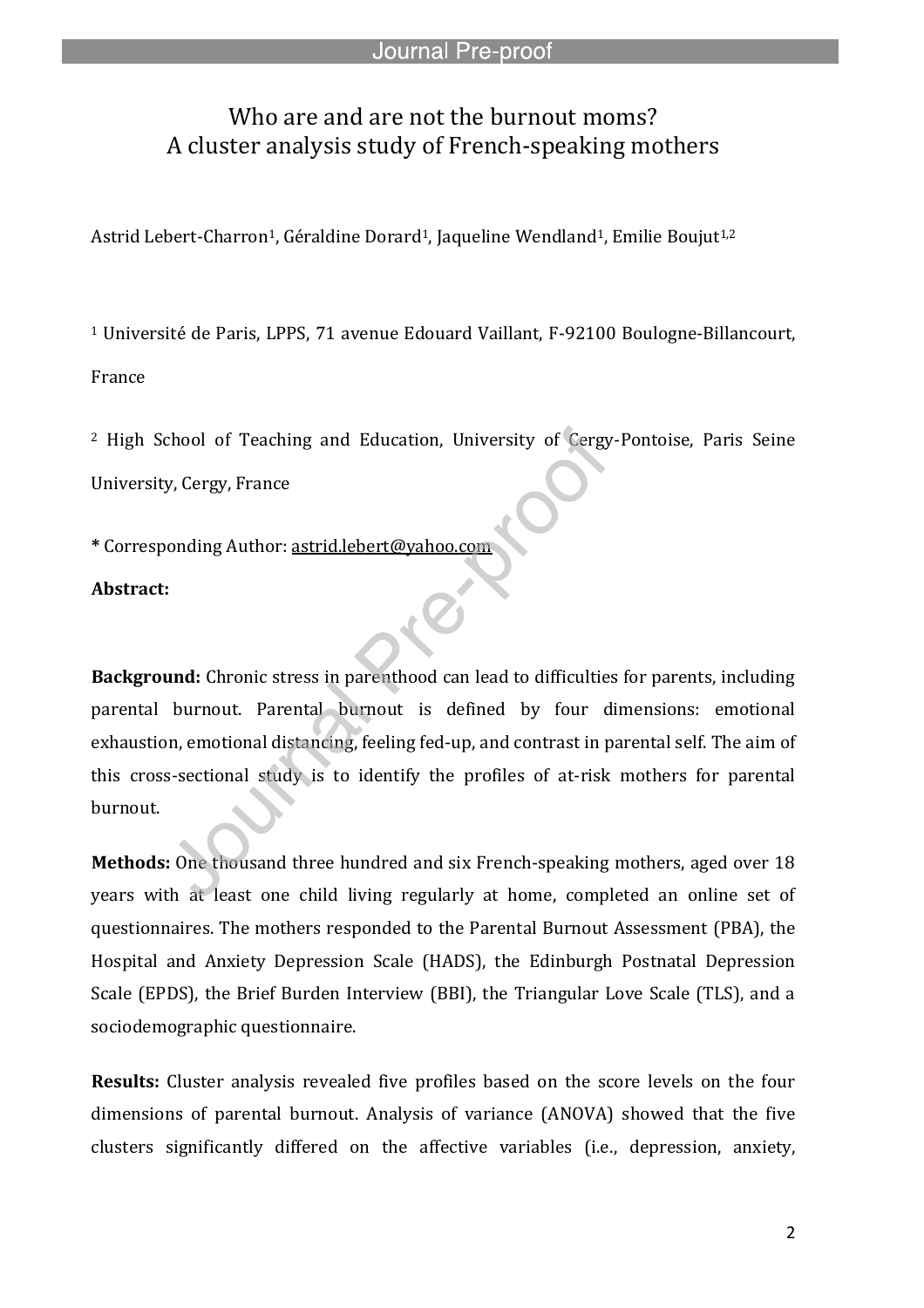postnatal depression, burden), love in couple relationship, and sociodemographic variables. The results highlighted that all the variables are associated with two extreme groups (Absence of Parental Burnout and Very High Manifestations of Parental Burnout).

**Limitations:** The cross-sectional design did not allow the identification of the directional nature of the association between the independent variables and the five clusters.

**Conclusions:** The mothers' five profiles based on the level of parental burnout manifestations enabled the identification of mothers with greater difficulties, contributing to the design of specific primary prevention and therapeutic interventions for parental burnout.

**Key words:** Parental burnout; love; anxiety; depression; burden

l

# **Highlights:**

The continuum between the clusters shows the coherence of the parental burnout construct. Depression and anxiety are significantly associated with parental burnout. Postpartum moms with postnatal depression are more likely to develop parental burnout.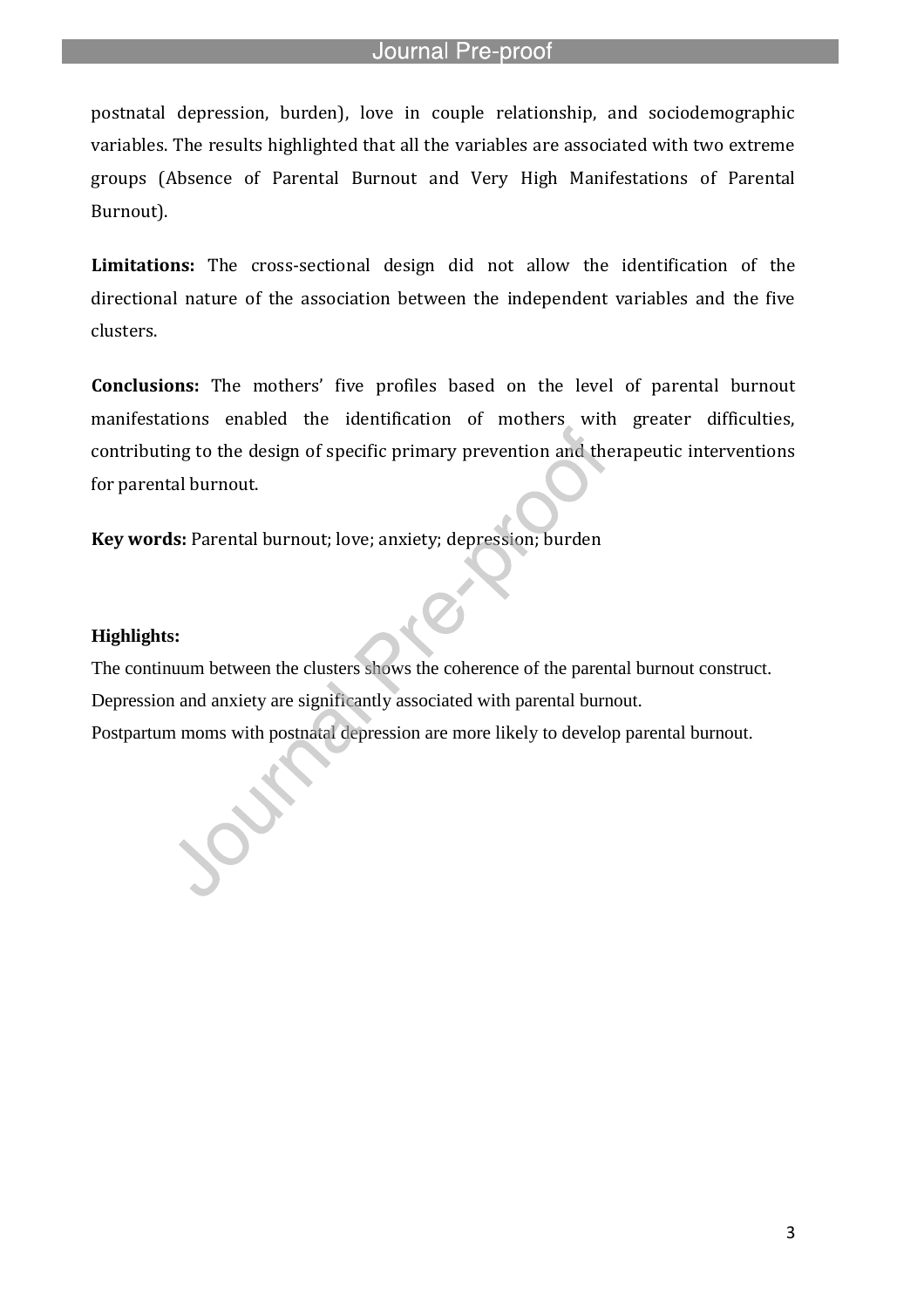l

# **Introduction**

While parenting is generally viewed as a positive experience (Hansen, 2012), it can also constitute a risk for mothers' mental health. Recent literature has identified parental burnout as one of the risks associated with parenthood (Lebert-Charron, Wendland, Dorard, & Boujut, 2018; Mikolajczak, Raes, Avalosse, & Roskam, 2018; Roskam, Raes, & Mikolajczak, 2017).

Parental burnout is defined as "*a state of intense exhaustion related to one's parental role, in which one becomes emotionally detached from one's children and doubtful of one's capacity to be a good parent*" (Roskam et al., 2017). Parental burnout encompasses four dimensions: emotional exhaustion, emotional distancing, saturation, and contrast. Exhaustion is the manifestation of burnout that most often appears first. The parent feels drained, exhausted, and without energy. Emotional distancing is characterized by disinvestment and distancing from one's children, manifested by a decrease in the parent's attention on the children, decreased parental involvement, and difficulties in showing affection. Saturation is characterized by the parents' inability to fulfill their parenting role; the parents lose the pleasure they previously had in parenting. Finally, contrast is defined by the parents' awareness of the difference between the parents they were and the parents they have become (Roskam, Brianda, & Mikolajczak, 2018).

According to studies recently conducted in several countries, the prevalence of parental burnout ranges from 2.1% for Dutch mothers (Van Bakel, Van Engen, & Peters, 2018) to 21% for Japanese ones (Kawamoto, Furutani, & Alimardani, 2018); the estimate is 6.6% for French-speaking mothers (Sánchez-Rodríguez, Callahan, & Séjourné, 2019). Beyond cultural differences, this large heterogeneity is probably related to the absence of clearly established thresholds.

Considering affective variables, in the early stages of research on parental burnout, a consistent body of studies has shown that mothers of children with special needs are more vulnerable to parental burnout than mothers of typical children (Demirhan et al., 2011; Duygun & Sezgin, 2003; Gérain & Zech, 2018; Lindahl Norberg, 2010; Lindström, Åman, & Norberg, 2010). In some of these studies, the authors suggested a link between burden and parental burnout, but without an accurate evaluation of burden. Burden is defined by all the physical, material, psychological, and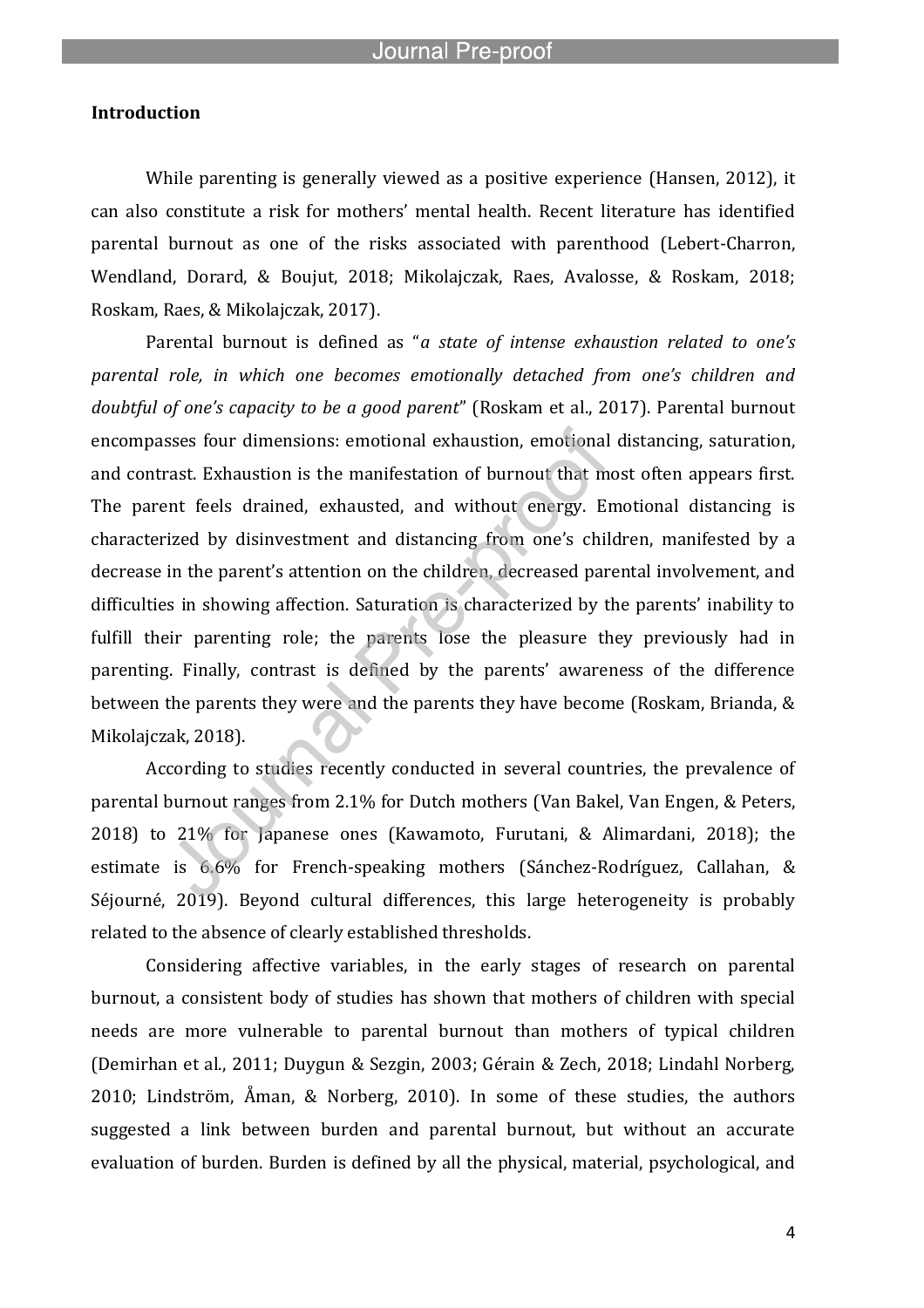l

emotional constraints felt by the caregiver of a sick or disabled person (Zarit, Todd, & Zarit, 1986). Thus, "burden" shares much meaning with "burnout" (Gérain & Zech, 2019), but to our knowledge, no study has evaluated both burden and parental burnout in the same sample. Moreover, some major affective risk factors for parental burnout have been demonstrated, in particular anxiety (Lebert-Charron, Dorard, Boujut, & Wendland, 2018; Séjourné, Sanchez-Rodriguez, Leboullenger, & Callahan, 2018; Weiss, 2002), depression (Lebert-Charron, Dorard, et al., 2018; Sánchez-Rodríguez, Callahan, & Séjourné, 2018; Séjourné et al., 2018), and history of postnatal depression (depression appearing in mothers during the child's first year) (Dayan & Baleyte, 2008; Gressier & Sutter-Dallay, 2018; Séjourné et al., 2018). However, despite the links between the emotional dimensions commonly found in the parenting domain and parental burnout, Mikolajczak, Gross, Stinglhamber, and Norberg (2019) highlighted that parental burnout is different from depression.

Regarding the conjugal couple, satisfaction with the couple relationship is a strong protective factor against parental burnout (Lindström et al., 2011; Mikolajczak et al., 2018; Riva et al., 2014; Weiss, 2002). The concept of satisfaction with the relationship and the nature of love is one way of assessing the quality of the couple relationship (Sternberg, 1997; Sternberg & Grajek, 1984). While it has been shown that marital satisfaction has effects on parental burnout, love in the relationship has never been studied in relation to parental burnout. Sternberg conceptualizes love in three dimensions: passion, commitment, and intimacy (1997).

Many sociodemographic risk factors for parental burnout have been identified, such as: being unemployed (Mikolajczak, Raes, et al., 2018; Sorkkila & Aunola, 2020), having a high large of children, (Kawamoto et al., 2018; Le Vigouroux & Scola, 2018), and having a child under 5 years old (Le Vigouroux & Scola, 2018; Mikolajczak, Raes, et al., 2018). In contrast, full-time employment appears to be a protective factor (Lebert-Charron, Dorard, et al., 2018; Mikolajczak, Raes, et al., 2018).

At this point of knowledge, it is important that the literature on parental burnout continues to grow. Profiling mothers based on the level of manifestations of parental burnout could allow clinicians to identify mothers in greater difficulty, promote specific primary prevention, and advise on targeted therapeutic interventions for parental burnout (Lebert-Charron, Dorard, et al., 2018). The sociodemographic factors identified can help professionals (i.e., doctors, social professionals, psychologists) to identify

5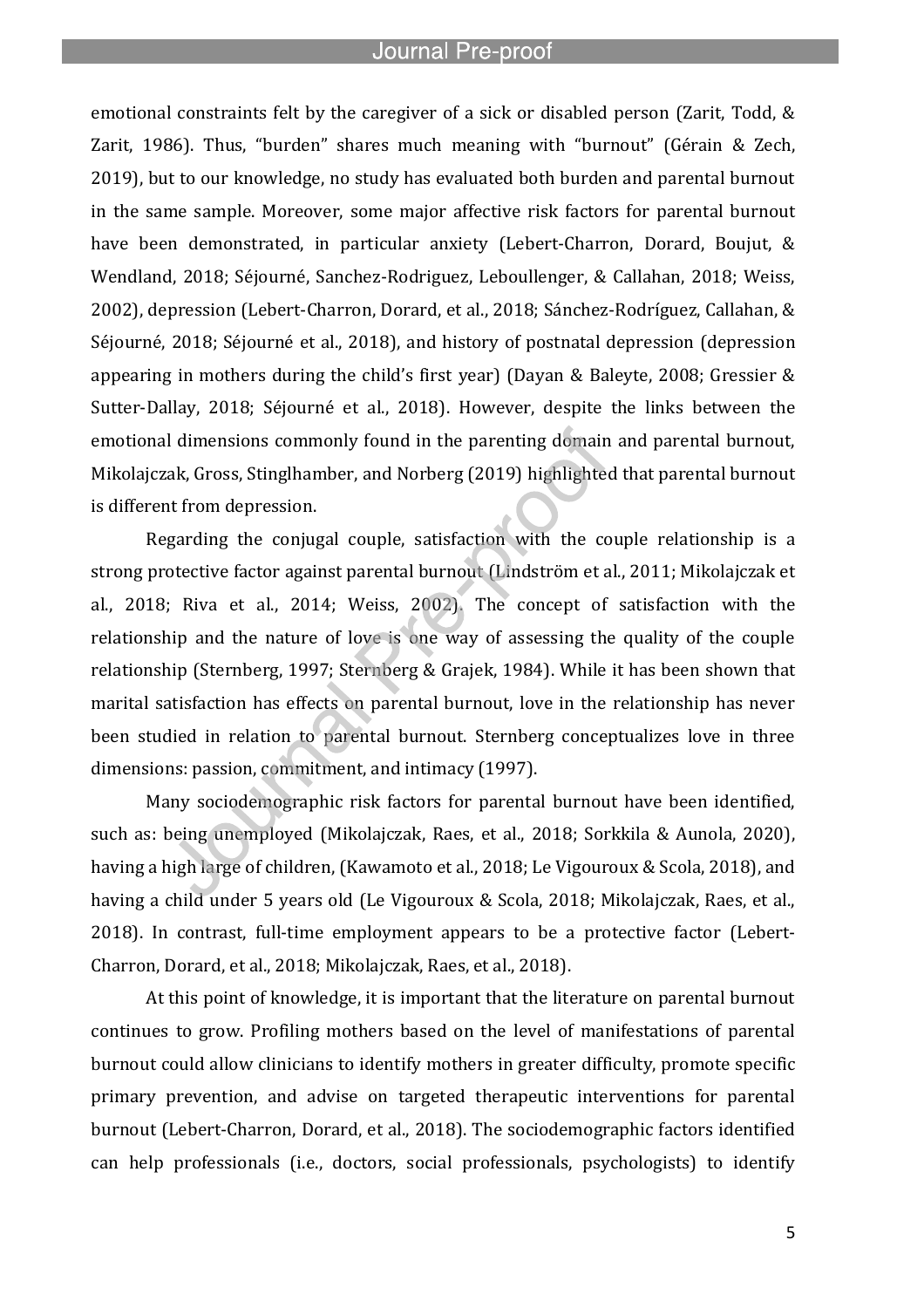l

mothers who may be at risk of parental burnout and suggest specific interventions for the affective and love factors. In addition, the Balance between Risks and Resources framework of Mikolajczak and Roskam (2018) shows that parental burnout results more from an accumulation of risk factors than from specific factors. While more than 30 studies have demonstrated the existence of links between various risk or protective factors and parental burnout, to date, only two have used cluster analysis (Riva et al., 2014; Sánchez-Rodríguez, Orsini, Laflaquière, Callahan, & Séjourné, 2019). In the first study, Riva et al., (2014) clustered post-traumatic disorders variables and compared clusters [i) low distress and low post-traumatic growth, ii) high post-traumatic growth, iii) low distress and some post-traumatic growth, and iv) high distress)] on background variables (i.e., perceived support, age of the parents). This study focused only on parents whom children have undergone hematopoietic stem cell transplantation. In the second study, Sánchez-Rodríguez, et al., (2019) clustered depression, anxiety, and guilt symptoms, identifying three clusters: i) guilt feelings, ii) severe distress, and iii) average distress. This study aimed to identify subtypes of parental burnout in mothers with high maternal burnout scores. These studies yielded interesting results, but did not focus on the dimensions of parental burnout in the overall population of mothers. In addition, as no cut-off scores have been published for the Parental Burnout Assessment (PBA) (Roskam, et al., 2018), cluster analysis seems to be a relevant methodology for further investigations of parental burnout.

Thus, the present study is the first to investigate the profiles of at-risk mothers based on their scores for the four dimensions of parental burnout, which potentially reflect clinical heterogeneity and not the total level of parental burnout. Next, the first objective is to identify the typology of burned-out mothers based on the dimensions of parental burnout. The second objective is to evaluate how these profiles differ in terms of affective variables (i.e., anxiety, depression, burden, postnatal depression), love dimensions (intimacy, commitment, passion), and sociodemographic factors.

# **Methods**

#### *Participants and Procedure*

Participants were 1306 French-speaking mothers recruited from the general population, aged more than 18 years old, and having a child living regularly at home. In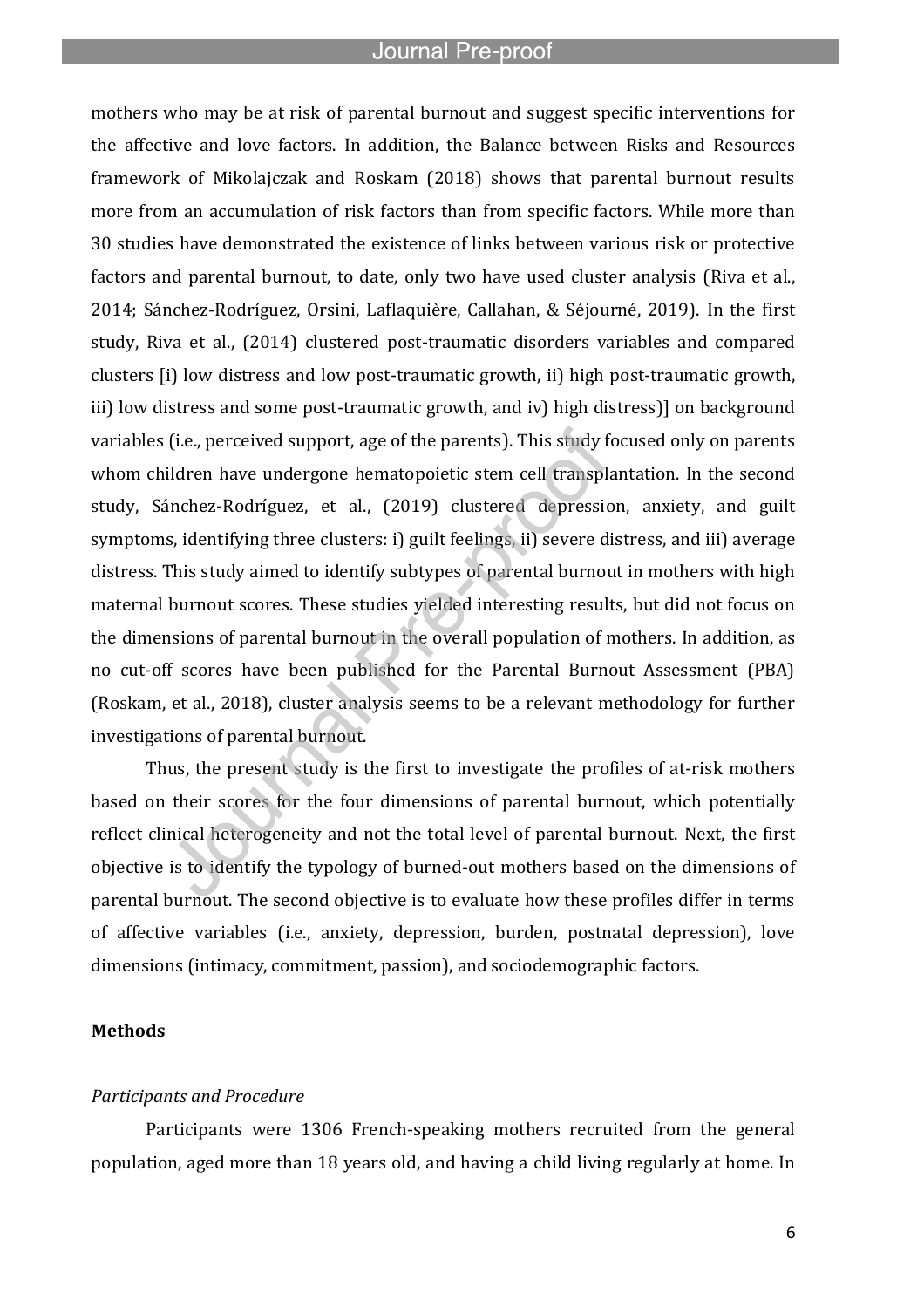the total sample, 228 mothers had a child with special needs, 275 had a child aged under one year and 1144 were in couple.

l

An announcement on the survey was posted on various social networks (i.e., Facebook groups on parenting or self-help groups in different French cities) and sent by the investigators to their private social network, asking participants to disseminate it to their friends to create a snowball sampling procedure. Mothers interested in participating were invited to complete an online set of questionnaires on LimeSurvey after giving their informed consent. At the end of the survey, the participants were invited to seek psychological support from their local public mental health services if they felt any discomfort in answering the survey. Data collection took place between April 2018 and May 2019.

The study protocol was approved by the local ethics committee of Paris Descartes University (IRB: 2018-28). The inclusion criteria were: 1) being a French-speaking mother, 2) being aged over 18 years, and 3) having at least one child living regularly at home. One participant was excluded because she was under 18 years old, and two others were excluded because they did not have children living regularly at home.

#### *Measures*

Questionnaires were completed by the participants, with a forced choice that prevented missing data.

# Parental burnout

Parental burnout was assessed with the PBA developed and validated in French by Roskam, Brianda, and Mikolajczak (2018). The PBA comprises 23 items divided into four subscales: emotional exhaustion (e.g., "I feel completely run down by my role as a parent"), contrast (e.g., "I don't think I'm the good father/mother that I used to be to my child(ren)"), saturation (e.g., "I don't stand my role as father/mother any more"), and emotional distancing (e.g., "I do what I'm supposed to do for my child(ren), but nothing more"). Items were rated on a 7-point Likert-scale from 0 (never) to 6 (every day). In the present sample, Cronbach's alphas were: .98 for the general consistency, .93 for emotional exhaustion, .90 for contrast, .90 for saturation, and .79 for emotional distancing. A total score was also calculated.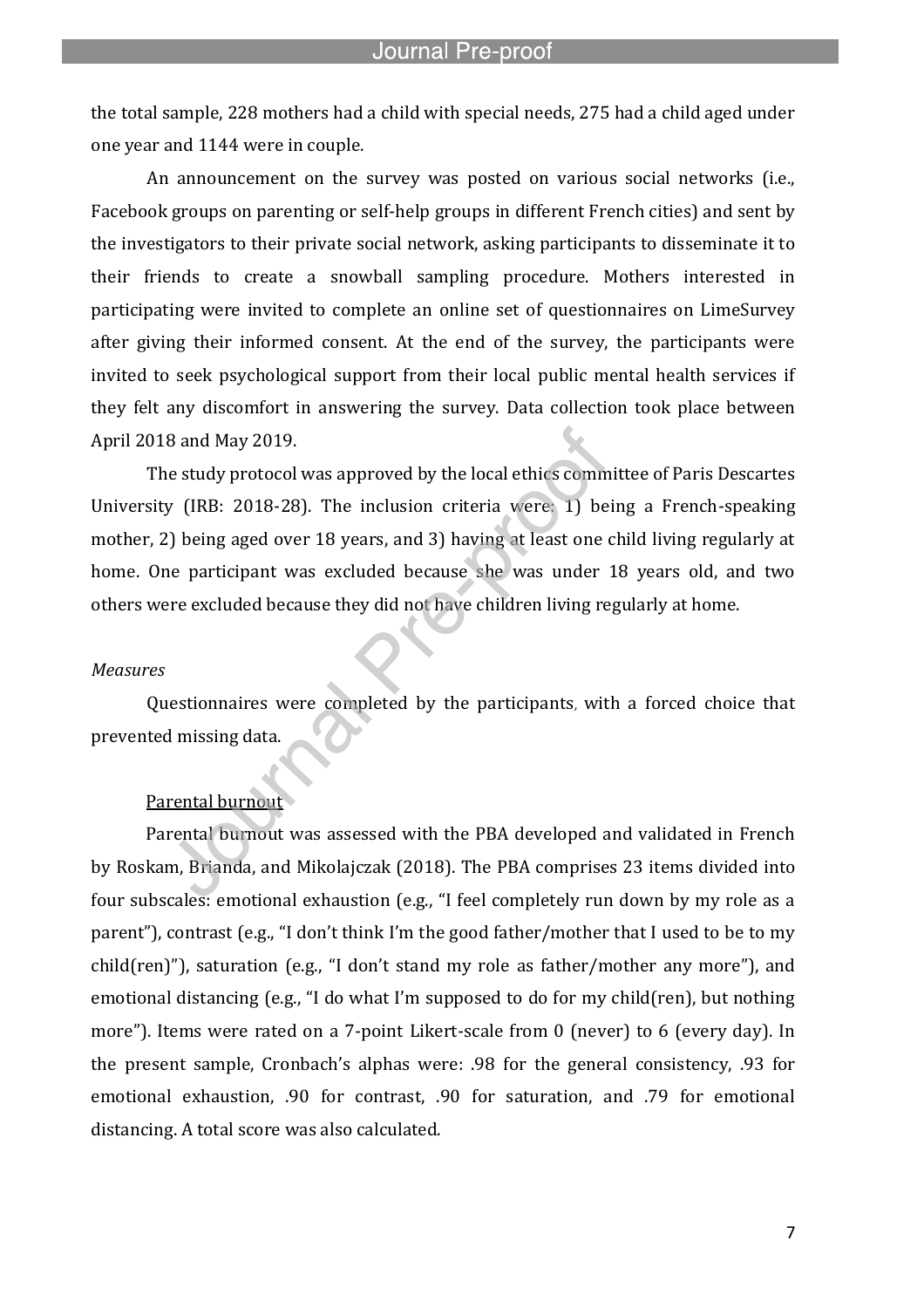## Symptoms of anxiety and depression

l

Symptoms of anxiety and depression were assessed using the Hospital Anxiety and Depression Scale (HADS) (Zigmond & Snaith, 1983)–French version (Lépine, Godchau, Brun, & Lempériere, 1985). This scale is composed of 14 items divided into two subscales: anxious symptoms (e.g., "I feel tense or 'wound up'") and depressive symptoms (e.g., "I feel as if I am slowed down"). Each item was rated on a 4-point Likert scale ranging from 3 (most of the time) to 0 (not at all) or from 3 (nearly all the time) to 0 (not at all). Cronbach's alphas were: .77 for the anxiety score and .81 for the depression score.

### Burden

Burden was assessed with the French version of the Brief Burden Inventory (BBI) validated by Hébert, Bravo, and Préville (2000). Burden is the exhaustion felt by the caregiver of a person with special needs. This scale is composed of 12 items (e.g., "Do you feel angry when you are around (care recipient)?" The participants answers were on a 5-point Likert scale from 0 (never) to 4 (almost always). Here, Cronbach's alpha was .92. Only mothers with a child with special needs (i.e., disease or disability) answered this scale  $(n = 228)$ .

# Postnatal depression

Postnatal depression was assessed using the Edinburgh Postnatal Depression Scale (EPDS) (Cox, Holden, & Sagovsky, 1987)–French version, validated by Guédeney and Fermanian (1998). This 10-item scale measures the intensity of feelings of postnatal depression (i.e., "I could laugh and take things on the bright side"). Responses ranged 0– 3. The internal consistency was .76 in the present study. Only the mothers with a child aged under 1 year answered this scale  $(n = 275)$ .

#### Love in relationship

Love in relationship was evaluated using the Triangular Love Scale (TLS) (Sternberg, 1997). We used a French translation that has not been validated (Gana et Boujut). This 36-item scale evaluates three components of love in a relationship: intimacy (e.g., "I have a warm and comfortable relationship with"), passion (e.g., "I cannot imagine life without"), and commitment (e.g., "I will always feel a strong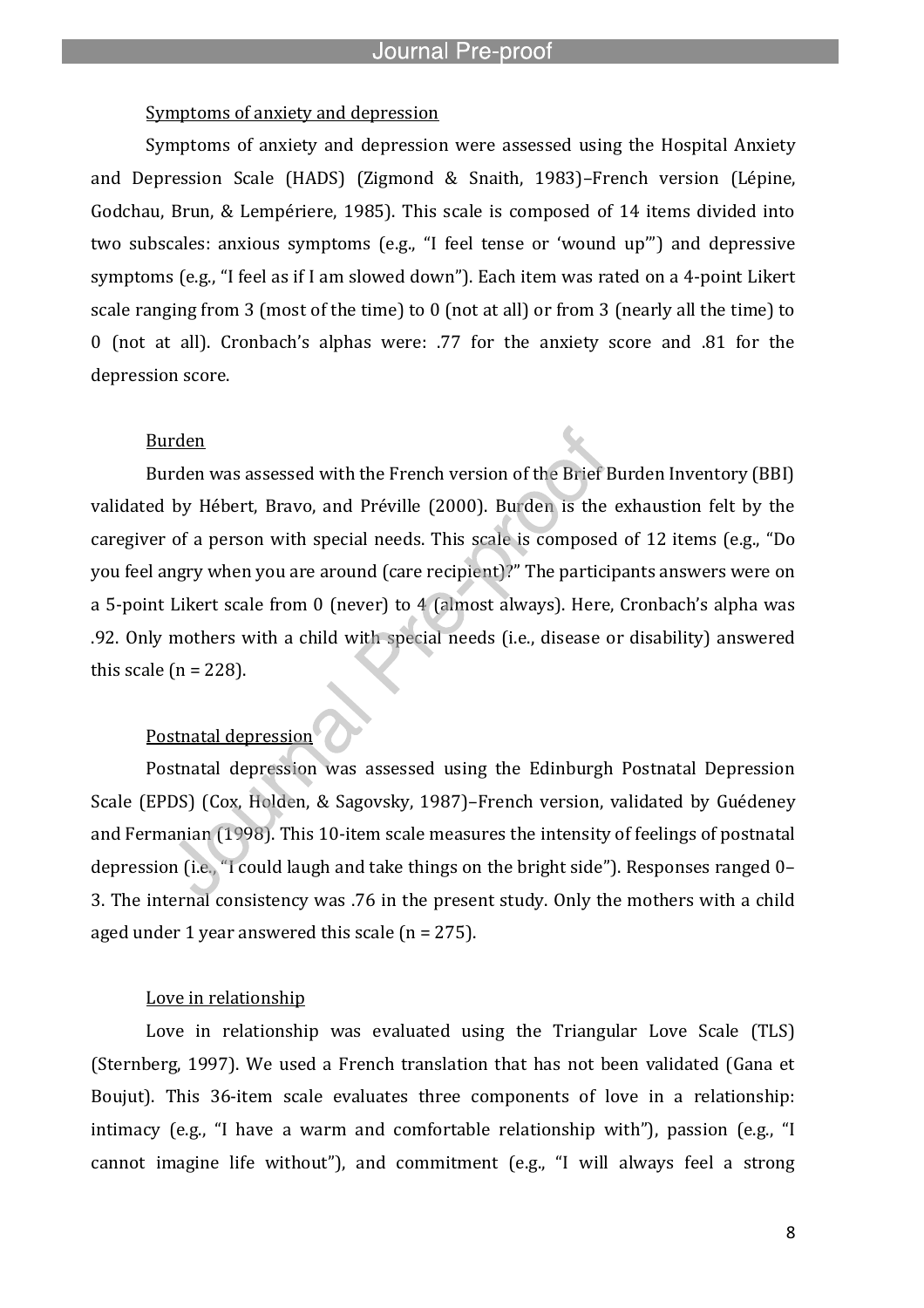responsibility for"). Intimacy is related to the experience of warmth in a loving relationship; passion is defined by the romance, the physical attraction and related behavior in a loving relationship; commitment refers to a person's decision to love the other. The participants answered on a 9-point Likert scale, where the score for each item ranged from 1 (not at all) to 9 (extremely). Cronbach's alphas were: .97 for intimacy, .95 for passion, and .93 for commitment. Only mothers who declared they were living in couple answered this scale  $(n = 1144)$ .

### Sociodemographic variables

l

Participants were asked about their marital status (living in couple, divorced, separated, or single), age, the number of children living regularly at home, the children's characteristics (age, health status as declared by the mothers), housing satisfaction (from 1 to 7), household income level, occupational status, and if appropriate, level of job satisfaction (from 1 to 10).

# *Statistical analyses*

The analyses were conducted using SPSS 24. Firstly, we performed Pearson correlations to identify the association between all the studied variables (*cf Table 1*). We screened for outliers (boxplots in supplementary material). Cluster analysis, on the total sample, was used to identify homogeneous groups of mothers based on their scores on the four dimensions of parental burnout: emotional exhaustion, emotional distancing, saturation, and contrast. Then, these scores were converted into z-scores. The number of clusters was not determined in advance. To identify clusters, we first performed hierarchical cluster analysis using the Ward method with squared Euclidian distance measures to determine the number of clusters (Yim & Ramdeen, 2015). After analyzing the dendrogram and the agglomeration schedule, a model of five clusters of mothers was identified. In the second step, we conducted K-means clustering analyses by specifying the most adapted number of clusters resulting from the first step (i.e., five clusters) and assigned individuals into one of the identified clusters. The clusters solution was replicated across two random subsets of 457 participants (35% of the sample) and 653 participants (50% of the sample), allowing its reliability to be examined and confirmed. We performed analysis of variance (ANOVA) with Bonferroni post-hoc tests (p < .05) to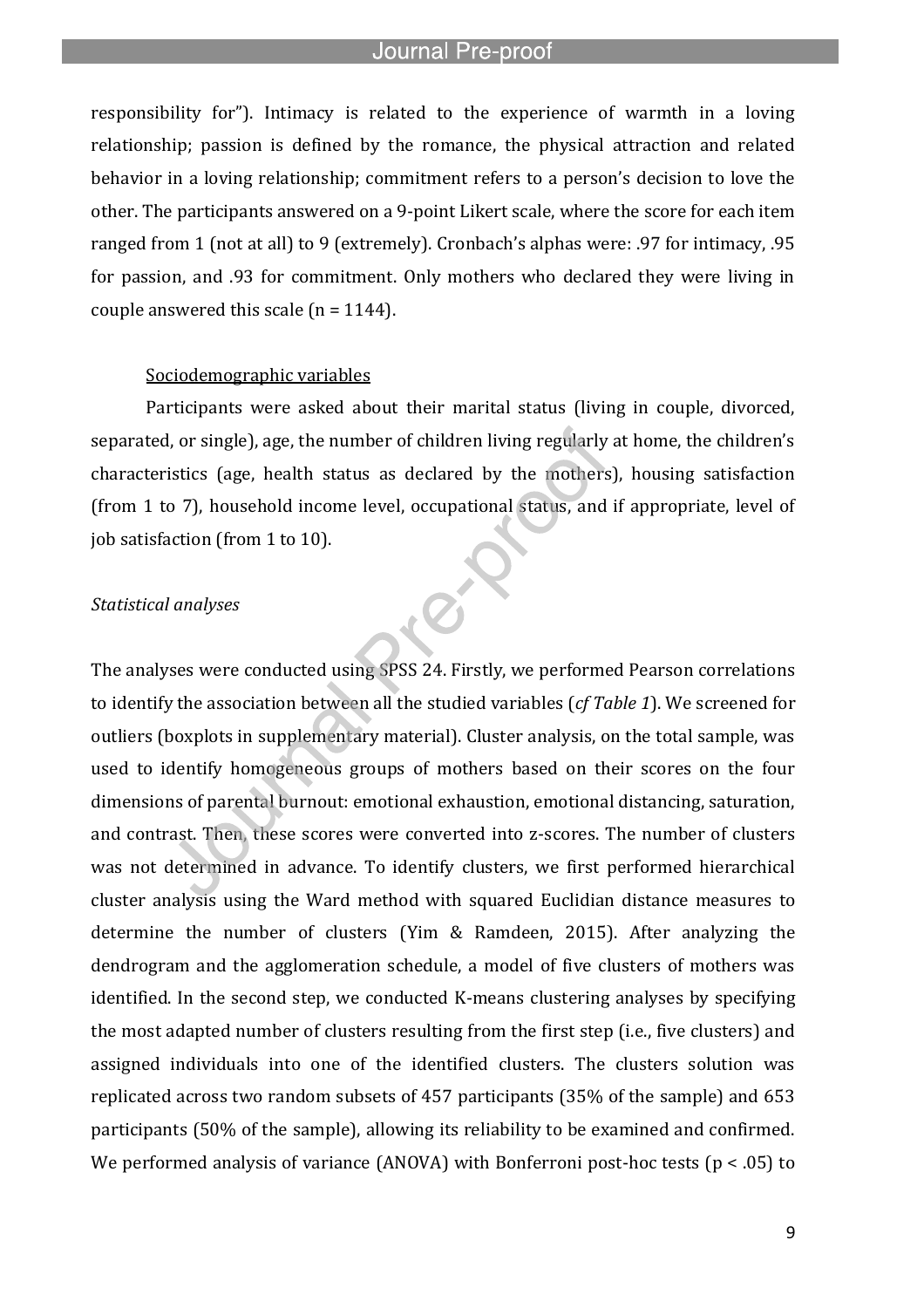l

identify the differences between the five clusters on affective variables (i.e., anxiety, depression, burden, postnatal depression), love dimensions in relationship (intimacy, commitment, passion), and sociodemographic variables (i.e., age of the mother, work satisfaction, accommodation satisfaction, number of children, number of children under 5 years old). We also performed Welch's ANOVA for two variables because of their distribution (i.e. number of children and number of children under 5 years old) and the results are strictly the same as with ANOVA (results upon request). Finally, several chisquare tests were calculated in order to compare the distribution of several relevant characteristics among the clusters (i.e., postpartum mothers; postnatal depressed mothers; mothers having a child with special needs; burdened mothers).

# **Results**

#### *Participant characteristics*

A sample of 1306 mothers meeting the inclusion criteria participated in the study. Their mean age was  $36.02$  years (standard deviation  $[SD] = 6.80$ , range =  $20-60$ ), and the mean number of children living at home was  $2.03$  (SD = .94, range = 1-9). Regarding socioeconomic status, the monthly household income was as follows: 11.94%, lower than 1500€ (n = 156); 10.26%, between 1500€ and 2100€ (n = 134); 14.32%, between 2100€ and 2800€ (n = 187); 27.79%, between 2800€ and 4200€ (n = 363); 20.21%, between 4200€ and 6000€ (n = 264); 11.79%, over 6000€ (n = 154); 3.68% could not or did not wish to answer the question  $(n = 48)$ . These data indicate that the sample has a higher SES level than the general French population ([NISES], 2019). Regarding work status, most mothers  $(63.20\%)$  were employed  $(n = 825)$ , 18.91% were unemployed ( $n = 247$ ), and 17.92% were housewives ( $n = 234$ ). These data are representative of the French population ([NISES], 2019). Regarding educational level, 2.14% mothers had no diploma ( $n = 28$ ), 8.50% had a certificate of vocational proficiency (n = 111), 15.24% had a French high school diploma (n = 199), 15.01% had a 2 years university degree (n =196), 25.50% had a 3 years university degree (n = 333), 30.476% had a 5 years university degree ( $n = 398$ ) and 3.14% had a PhD ( $n = 41$ ). These data indicate that the sample is significantly more educated than the general French population ([NISES], 2019).Two hundred and twenty-eight mothers declared that they had a child with special needs (17.46%). Four hundred and seven children had special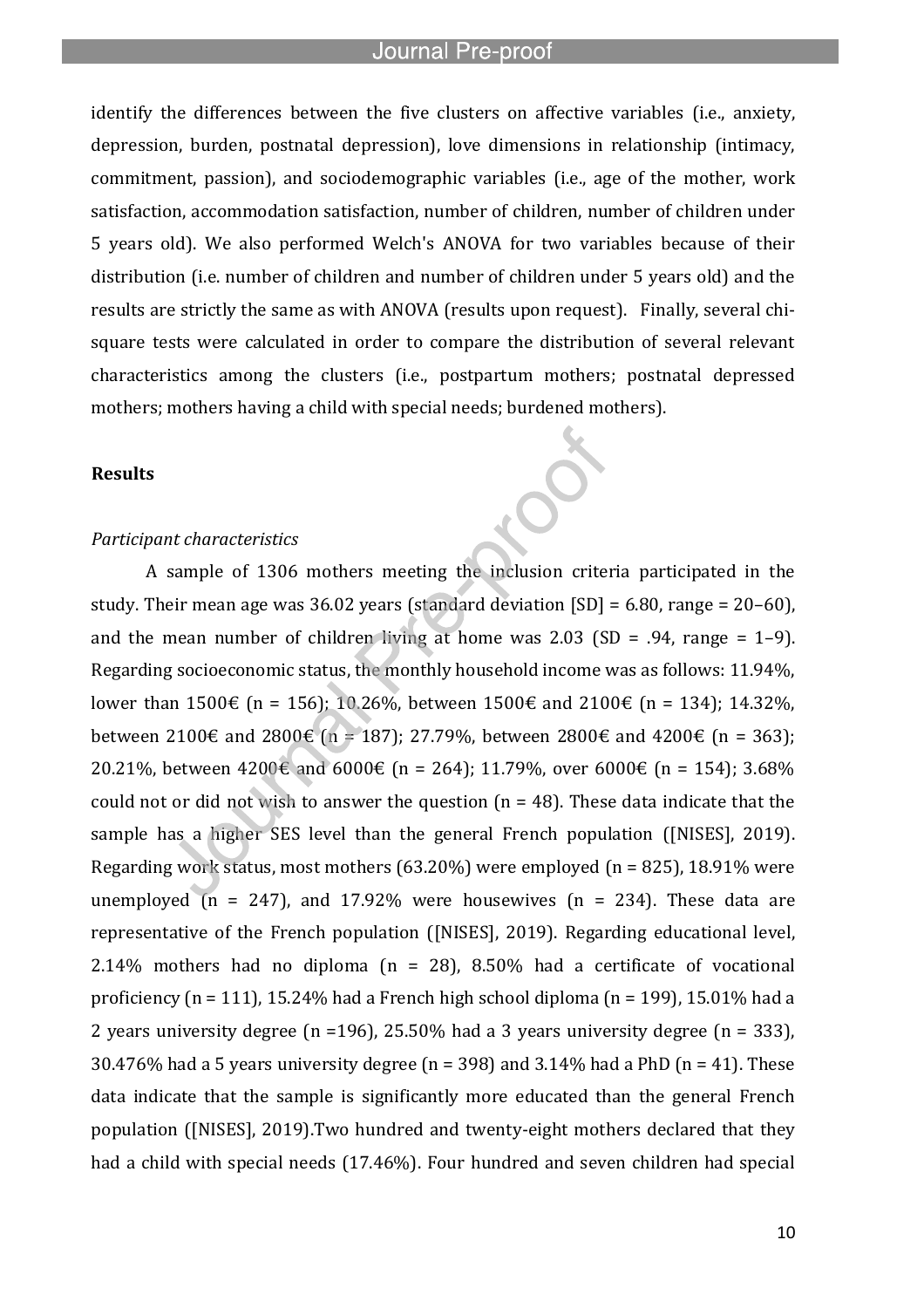l

needs [8.60% had psychiatric disorders (n = 35), 17.69% had a severe somatic disease  $(n = 72)$ , 23.34% had neurodevelopmental disorders  $(n = 95)$ , and 50.37% had a chronic disabling condition  $(n = 205)$ ]. 275 had a child under 1 year old  $(21.06\%)$ , and 787 mothers were employed (60.26%) (see Supplementary Material for complete descriptive statistics).

#### *Bivariate correlations*

Correlations between the PBA dimensions (i.e. emotional exhaustion, emotional distancing, saturation and contrast) and all the variables studied (i.e. anxiety, depression, postnatal depression, burden, intimacy, passion and commitment) were almost all significant with varying effect sizes (from  $r = 0.13$  to  $r = 0.96$ ).

[Insert Table 1 about here]

### *Group identification*

The significance of the differences for the four dimensions of the PBA between the five identified clusters was evaluated with ANOVA. The ANOVAs revealed significant differences between the five clusters for emotional exhaustion  $[F(4;1305) = 1695.56, p <$ .001], saturation [F(4;1305) = 1730.01, p < .001], contrast [F(4;1305) = 1377.74, p < .001], and emotional distancing  $[F(4;1305) = 1317.24, p < .001]$ . The five clusters identified are presented in the order of increasing severity of manifestations of parental burnout (Figure 1).

# [Insert Figure 1 about here]

The first cluster identified (49.31%,  $N = 644$ ), termed "Absence of Parental Burnout" (APB), was characterized by very low scores for emotional exhaustion, emotional distancing, saturation, and contrast dimensions. The second cluster (17.92%, N = 234), termed "Middle Manifestations of Parental Burnout" (MMPB), was characterized by low levels of emotional exhaustion and saturation and very low levels of emotional distancing and contrast. The third cluster  $(10.87\% \text{ N} = 142)$ , termed "Moderate Emotional Distancing" (MED), was characterized by very low levels of emotional exhaustion and saturation, low level of contrast, and moderate level of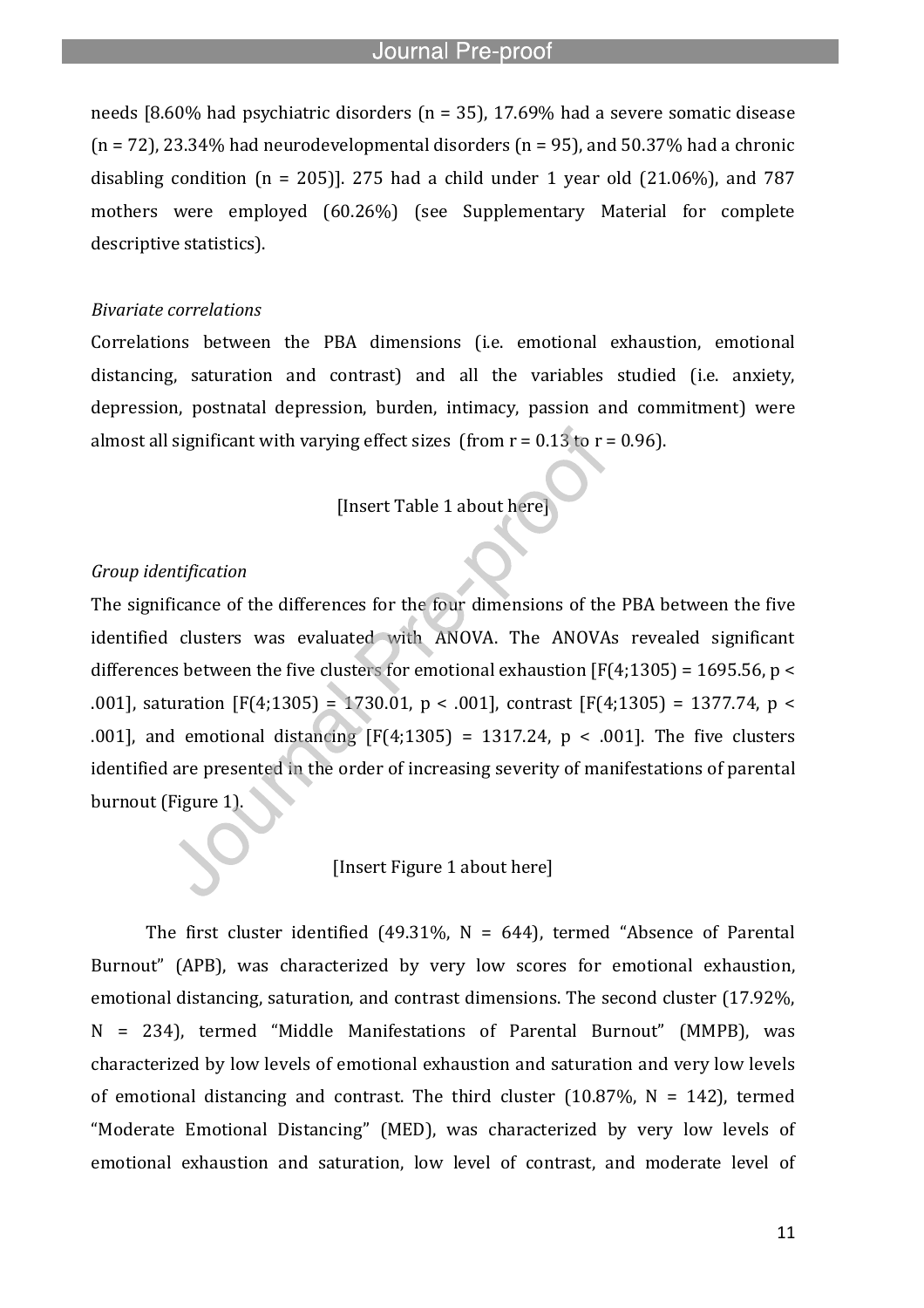l

emotional distancing. The fourth cluster  $(12.40\%$ , N = 162), termed "High Manifestations of Parental Burnout" (HMPB), was characterized by moderate scores for emotional exhaustion, saturation, contrast, and emotional distancing dimensions. Finally, the fifth cluster (9.49%,  $N = 124$ ), termed "Very High Manifestations of Parental Burnout" (VHMPB), was characterized by high levels of the four dimensions of the PBA questionnaire.

*Differences between the five clusters on affective variables, love dimensions, and sociodemographic variables*

ANOVA revealed significant differences for all the variables between the five groups: anxiety  $[F(4;1305) = 92.04$ , p < .001,  $n^2 = 0.22$ , depression  $[F(4;1305) = 199.20$ ,  $p < .001$ ,  $p^2 = 0.38$ ], burden [F(4;227) = 23.15, p <.001,  $p^2 = 0.29$ ], postnatal depression  $[F(4;274) = 32.66, p < .001, \eta^2 = 0.33]$ , intimacy  $[F(4;1143) = 27.56, p < .001, \eta^2 = 0.09]$ , commitment  $[F(4;1143) = 8.122, p < .001, n^2 = 0.03]$ , passion  $[F(4;1143) = 15.88, p < .001, n^2 = .003]$ .001,  $\eta^2$  = 0.05], age of the mother [F(4;1301) = 3.96, p < .001,  $\eta^2$  = 0.01], work satisfaction [F(4;786) = 13.53, p < .001,  $p^2$  = 0.07], housing satisfaction [F(4;1305) = 13.06, p < .001,  $\eta^2$  = 0.04], number of children at home [F(4;1305) = 7.40, p < .001,  $\eta^2$  = 0.02], and number of children under 5 years old [F(4;1305) = 9.275, p < .001,  $n^2 = 0.03$ ] (for specific differences between clusters, see Table 2).

[Insert Table 2 about here]

# *Group comparison:*

Some additional comparisons between cluster on relevant variables were performed using chi-square tests (*Table 3*).

The analyses revealed that mothers having a child with special needs were more likely to be in the APB cluster (37.28% -  $\chi^2$  =257.38, df=176, p<.001), while mothers with a severe burden were more likely to be in the HMPB (29.66%) and VHMPB (23.73%) clusters  $(\chi^2 = 52.18, df = 4, p < .001)$ .

The results also showed that postpartum mothers were more numerous in the APB cluster (52%) and very few in the VHMPB (7.27% -  $\chi^2$  =221.33, df = 116, p<.001). The proportion of mothers with postnatal depression was highest in APB cluster (26.17%), but relatively high in the VHMPB cluster (18.69% -  $\chi^2$ =68.81, df = 4, p<.001).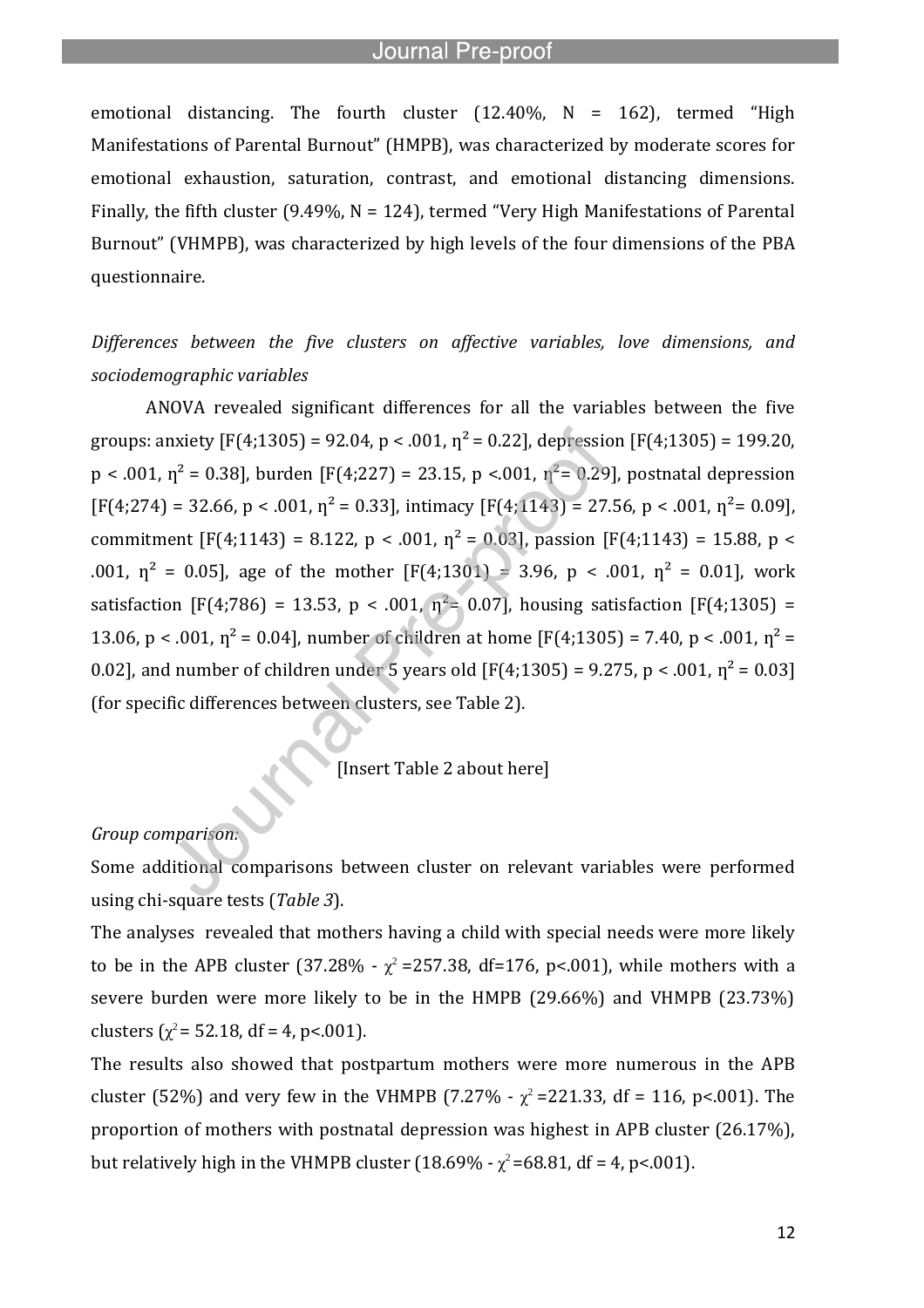# [Insert Table 3 about here]

l

#### **Discussion**

This study aimed at: (i) identifying the profile of burned-out mothers based on the four dimensions of parental burnout; and (ii) evaluating whether these profiles differ in terms of affective variables (i.e., anxiety, depression, postnatal depression, burden), love in couple relationship (i.e., intimacy, commitment, passion), and sociodemographic factors. From the scores obtained on the four dimensions of the PBA, the cluster analysis revealed the presence of five groups of mothers according to their parental burnout status: APB, MMPB, MED, HMPB, and VHMPB. It appears that these five clusters differ significantly according to affective dimensions (i.e., anxiety, depression, burden, postnatal depression), love in couple relationship, and sociodemographic variables. Effect size analyses indicate that associations between affective variables and parental burnout are the most important, followed by love in the relationship. Conversely, the contextual variables are very weakly associated with parental burnout.

The results showed an increase in the burnout parental scores between APB and VHMPB, along with an increase in affective scores and a decrease in scores related to love in couple. The differences between the five clusters reflect a continuum of intensity, with the most marked and systematic differences between APB and VHMPB. All the variables studied (i.e., affective, linked to a conjugal relationship, and sociodemographic) were associated with the two extreme groups (APB and VHMPB). Thus, the more the mothers had manifestations of parental burnout, the higher these factors were (i.e., anxiety, depression, postnatal depression, burden, low levels of intimacy, commitment and passion, low work and housing satisfaction, young age of mothers, high number of children, and especially high number of young children). The reverse is also true: the less the mothers had manifestations of parental burnout, the more protective factors the mothers had (i.e., low levels of anxiety, depression, postnatal depression, burden, high levels of intimacy, commitment and passion, high work and housing satisfaction, high age of mothers, low number of children, and especially high number of young children).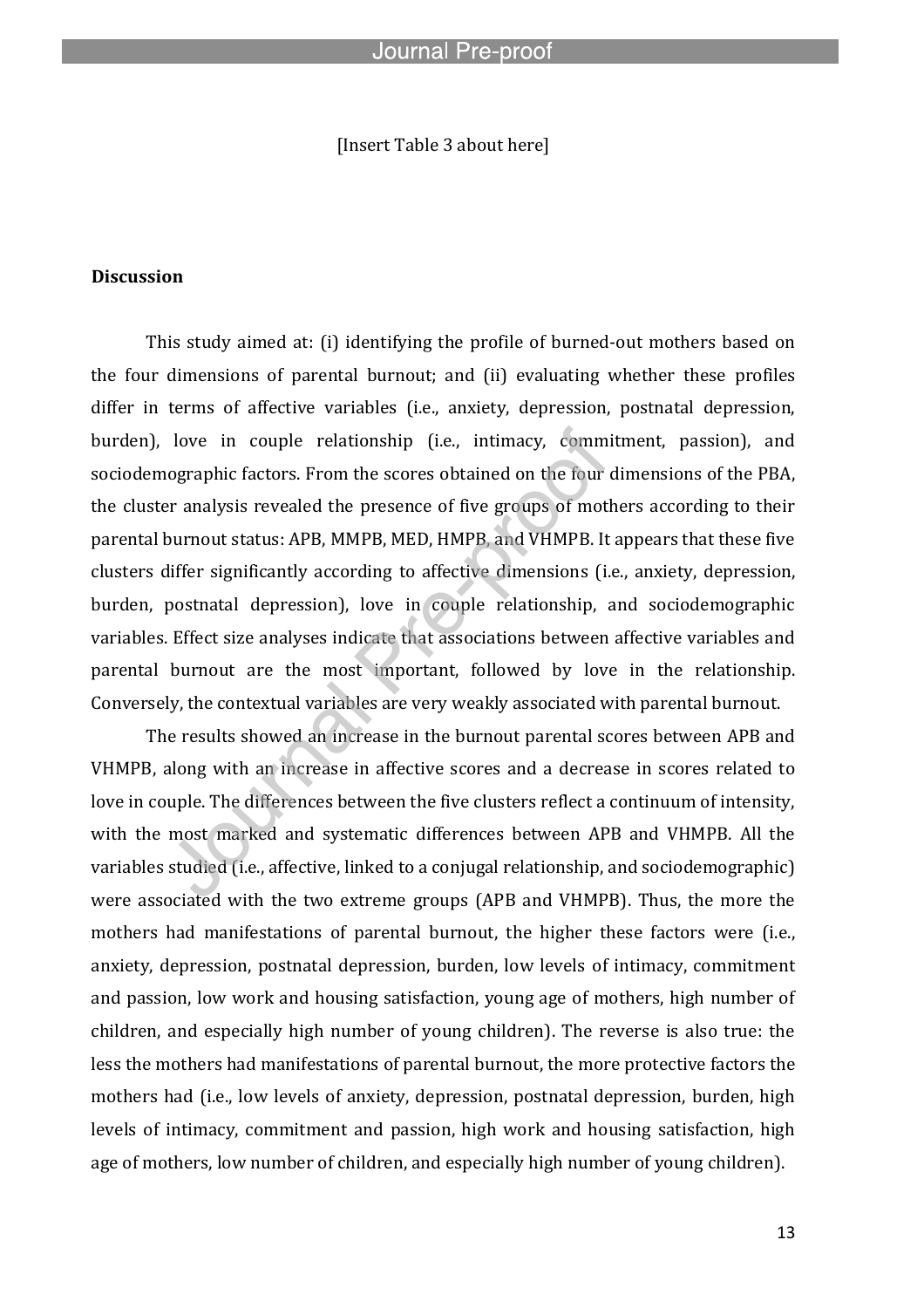l

The intensity continuum between the different clusters and the bivariate correlations highlight the coherence of the four-dimensional parental burnout construct. Symptoms evolve together progressively from the APB cluster to the VHMPB cluster, indicating a continuity in the concept of parental burnout. In addition, in this continuity, we note the particularity of the cluster MED, which emerges exclusively on the basis of emotional distancing. This result suggests that mothers in the MED cluster are more vulnerable to parental burnout through emotional distancing than the mothers in the APB and MMPB clusters. This dimension must therefore be specifically taken into account when studying parental burnout. Indeed, Mikolajczak, et al. (2018) indicate that emotional distancing is particularly associated with the consequences of parental burnout in children (abuse and neglect). A high score on this dimension is therefore to be taken into account specifically, while the other dimensions are not necessarily high because the risk is high for the children.

The particularity of the cluster MED was totally unexpected. However, we may hypothesis that emotional distancing could be related to the operational way of thinking of mothers with postpartum depression with their child (Rochette-Guglielmi & Mellier, 2007). This operational way of thinking then refers to alexithymia and questions the emotional capacities of these mothers (Pirlot, 2014). This potential link between alexithymia and mothers with high levels of emotional distancing implies that it would be interesting to investigate possible post-traumatic stress disorder experiences among mothers in the MED cluster. Because this cluster was unexpected, this point deserves further research.

Regarding the results related to affective variables (i.e., depression, anxiety, burden, postnatal depression), our study corroborates the results of previous studies showing that depression and anxiety are significantly and positively associated with parental burnout (Kawamoto et al., 2018; Lebert-Charron, Dorard, et al., 2018; Mikolajczak et al., 2019; Roskam et al., 2017; Séjourné et al., 2018; Weiss, 2002). However, our results add an additional element by showing that low levels of affective variables are characteristics of APB. Moreover, according to the HADS cut-off, our sample is composed of rather anxious mothers. Indeed, the HADS-A averages in all clusters indicate moderate to high levels of anxiety.

In the field of parental burnout, postnatal depression has not been extensively studied. Only one study has identified a history of postnatal depression as a predictor of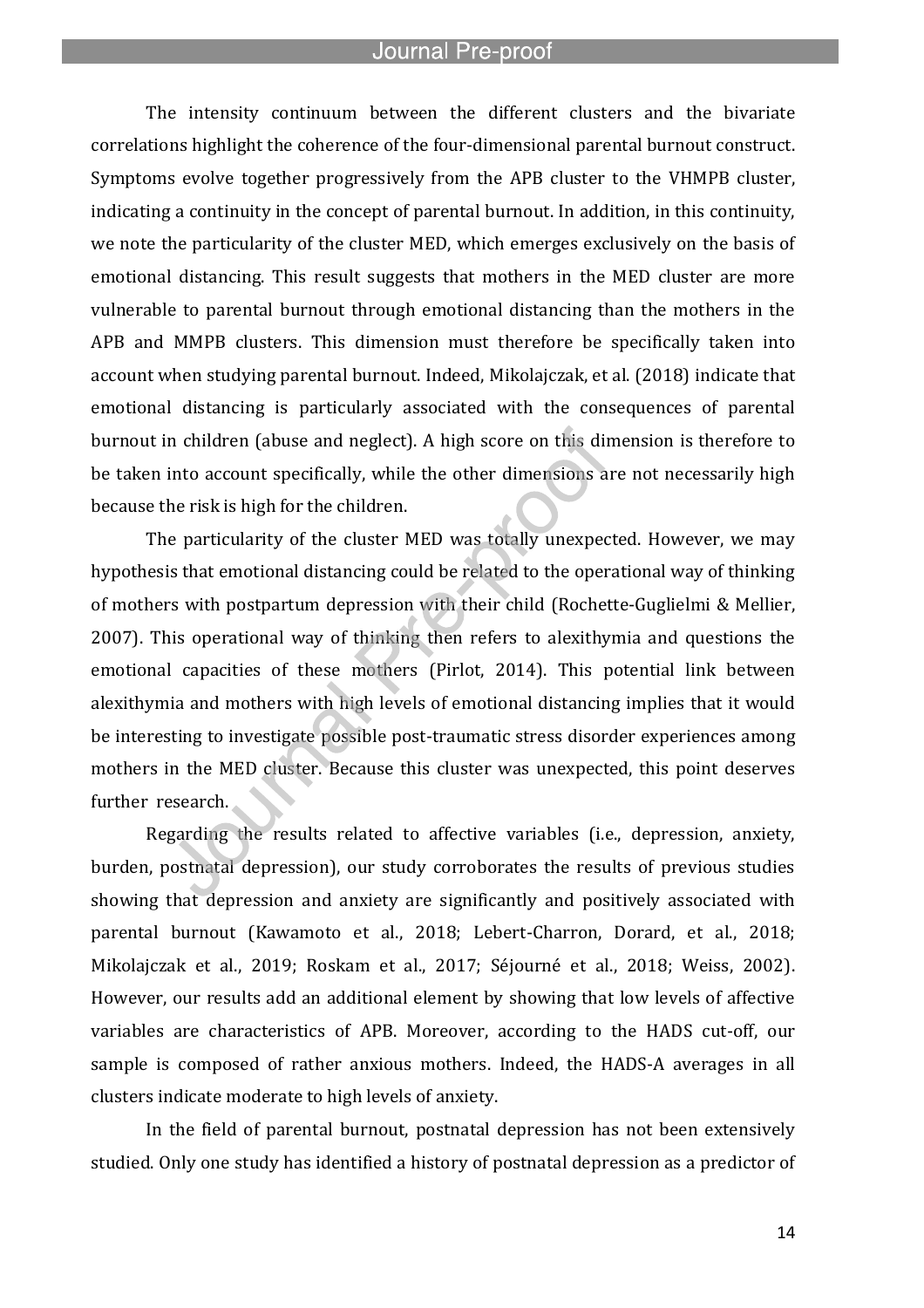l

parental burnout (Séjourné et al., 2018). However, the present study presents another insight into these connections by showing that postpartum mothers with high levels of postnatal depression are more likely to develop parental burnout. The results appear logical because postpartum refers to a specific period of the mother's life that increases the risk of mental health problems (Bydlowski, 2004). Postnatal depression can therefore be considered a good indicator of potential manifestations of parental burnout. Moreover, regarding the EPDS cut-off score (i.e., >10.5, Guedeney & Fermanian, 1998), the mean EPDS scores for the four clusters MMPB, MED, HMPB, and VHMPB were higher than the cut-off score. The comparison of mothers in the postpartum period and in postpartum depression between the clusters showed not only that postpartum depression increases the risk of parental burnout, but also that there is no overlap between these two concepts. Indeed, many mothers are depressed in the postpartum period without being in parental burnout (see Table 2, APB cluster, 26.17%). However , mothers with very severe parental burnout (i.e. VHMPB) and who are postpartum are all postnatally depressed. Sánchez-Rodríguez, et al. (2019) showed that in their severe distress cluster there were more mothers with a history of postnatal depression. Those results taken together indicate that postpartum depression and parental burnout are different notions, but they can overlap when the symptomatology of parental burnout is very important.

As parental burnout was, in the first studies, mainly evaluated among samples of parents of children with special needs (Karadavut & Uneri, 2011; C. Lindström et al., 2010; Caisa Lindström, Aman, Anderzen-Carlsson, & Lindahl Norberg, 2016), a literature review hypothesized an overlap between burden and parental burnout in parents with children with special needs (Lebert-Charron, Wendland, et al., 2018). The present study did not corroborate this hypothesis given that many mothers can have a severe burden without showing manifestations of parental burnout (see APB cluster in Table 3). Gérain and Zech (2019) argued that burden and caregiver burnout may share some similarities, especially because of the vague definition of burden.

In the present study, high levels of intimacy, commitment, and passion in a love relationship were negatively associated with parental burnout. These results are innovative, as love in relationship has not been studied in association with parental burnout. However the effect size are weak for the love in relationship and parental burnout. Only marital satisfaction has been evaluated as a protective factor against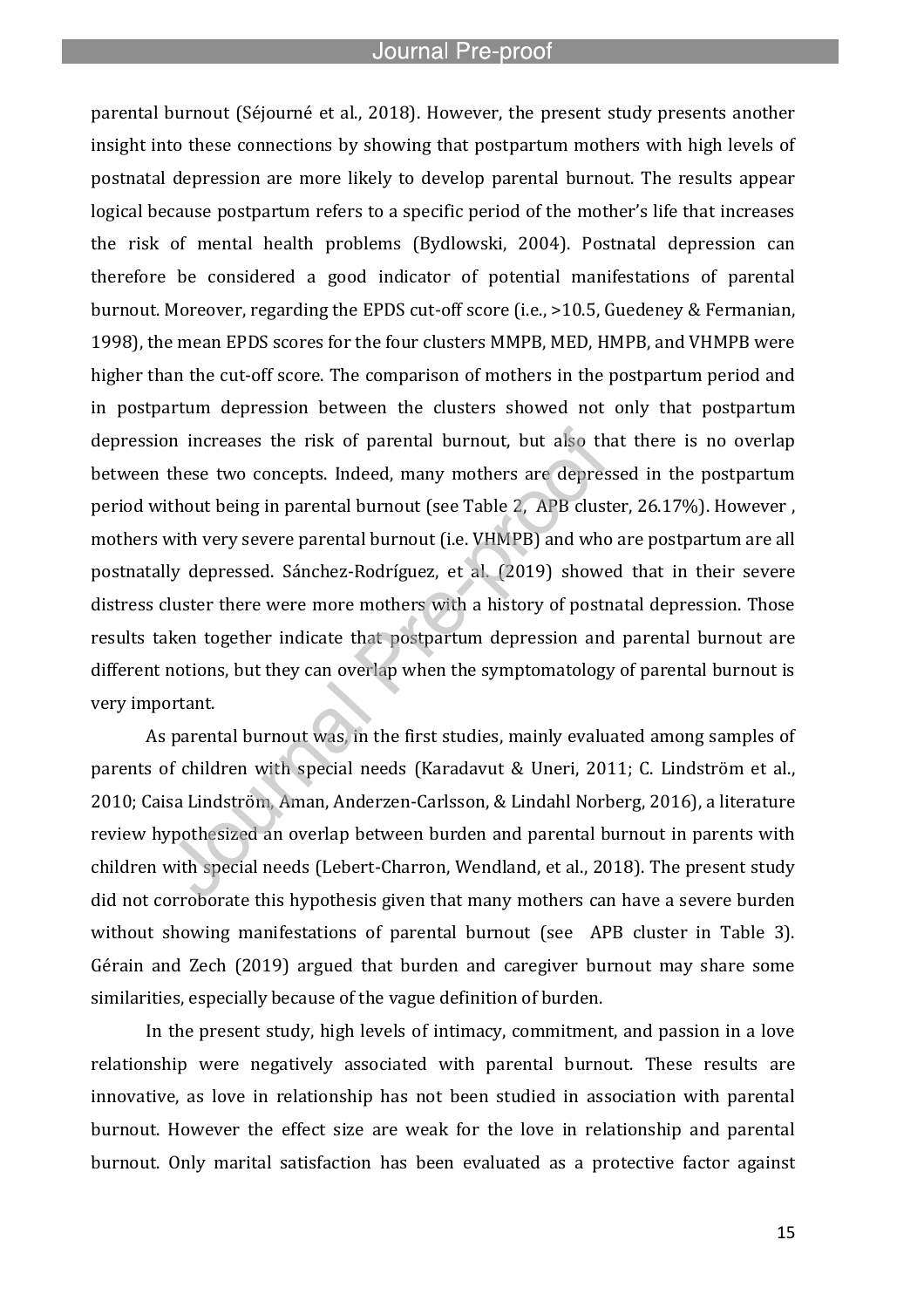l

parental burnout (Caisa Lindström et al., 2011; Mikolajczak, Raes, et al., 2018; Riva et al., 2014). However, intimacy and commitment mediate the association between attachment style and marital satisfaction (Madey & Rodgers, 2009). The effect of intimacy and commitment on parental burnout requires further study for evaluating whether these dimensions have a direct or indirect impact on parental burnout through marital satisfaction. With the three dimensions (i.e., intimacy, passion, commitment), Sternberg (1997) explained that a triangle can be constructed with a dimension for the three triangle vertices. When the real triangle (i.e., the real triangle of the relationship) does not match the ideal triangle (i.e., the levels of intimacy, passion, and commitment the person dreamed about for the relationship), the consequence is dissatisfaction in the relationship (Sternberg, 1997). This underlines the impact of the three dimensions of love on relationship satisfaction and possibly on parental burnout. Engel, Olson, and Patrick (2002) explained that conscientiousness (i.e., the Big Five factors) is a significant predictor of intimacy and passion, and Le Vigouroux, et al. (2017) showed that conscientiousness protects against parental burnout. So, intimacy and passion may mediate the links between conscientiousness and parental burnout for mothers living with a spouse. These results support the hypothesis that love improves mental health and may be seen as resource in prevention or intervention strategies in the parental burnout field. Based on our results and those from previous studies on the impact of love on health, we hypothesize that love has a circular relationship with parental burnout, so that the more complete the love is, the less parental burnout and the more love are present.

Sociodemographic factors explained 8% of the parental burnout variance (Sorkkila, 2018). These factors are often harmful because, unfortunately, not all of them are modifiable through social or therapeutic intervention. Nonetheless, they deserve attention because they can facilitate the identification of vulnerable mothers.

Here, job and housing satisfaction were negatively associated with parental burnout. Our results are consistent with that of Caisa Lindström, Åman, and Norberg (2011), who showed that stress at work increases the risk of parental burnout. We hypothesize that being satisfied with one's own work may constitute a source of fulfilment other than parenthood, thus allowing the parent not to seek fulfilment exclusively in parenthood. In fact, the professional area could constitute a type of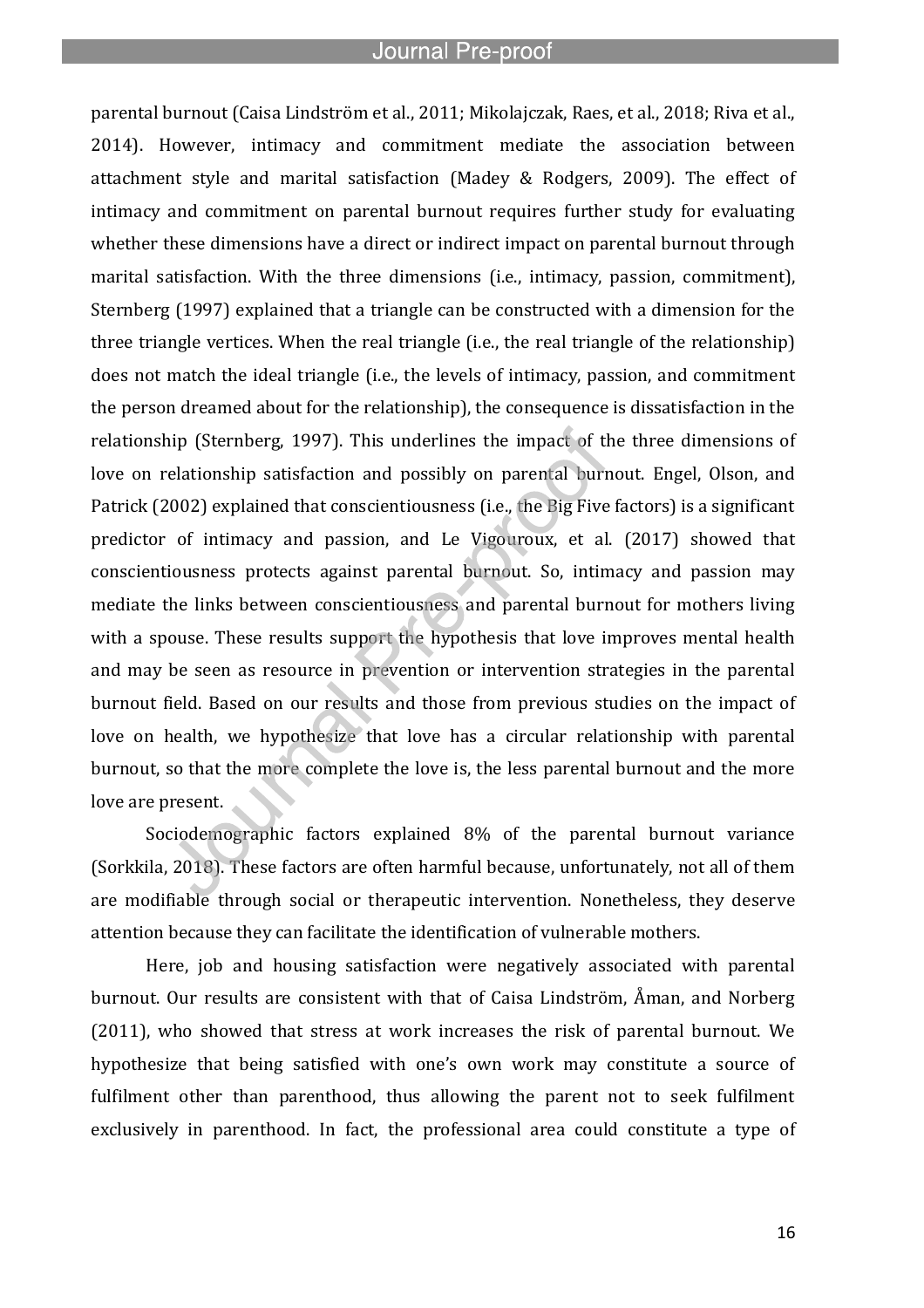personal parenthesis allowing the parent to endure difficulties in parenting, and consequently could be seen as an external resource.

l

Regarding housing satisfaction, only Mikolajczak et al. (2018) showed an absence of any significant association between house area and parental burnout. However, housing area and housing satisfaction are not exactly comparable. It can be hypothesized that, if parents are satisfied with their housing, this can be an additional resource that enables them to better bear their life as parents, as the tasks inherent to parenthood are almost always done at home. This hypothesis is in line with the theory of conservation of resources (Hobfoll, 1989).

Our results on the number of children at home are consistent with the literature [Kawamoto et al. (2018), Le Vigouroux and Scola (2018), Lindahl Norberg et al. (2014) and Mikolajczak et al. (2018)]. Having fewer children reduces the number of parental stressors. Nevertheless, it is widely agreed that burnout occurs through the sum and chronicization of stressors (Truchot, 2004).

Finally, the APB cluster is the most represented cluster including 49.31% of mothers. Thus, this study shows that one mother out of two is doing well and does not report any manifestation of parental burnout. The over-representation of this cluster seems logical in this general population, although it also indicates that very many mothers are suffering from manifestations of parental burnout, therefore emphasizing the crucial need of setting up prevention strategies.

# *Clinical implications and prevention strategies*

First, emotional exhaustion levels in the MMPB and HMPB clusters are highest in these two clusters and lowest in the APB cluster. On the other hand, in the most extreme VHMPB cluster, emotional exhaustion has a lower level than the other 3 dimensions. This is an important result from a clinical point of view. Indeed, it highlights that emotional exhaustion is the most commonly reported manifestation by mothers with moderate to high levels of parental burnout. When parental burnout becomes very severe, emotional distancing and contrast are the highest. Thus, mental health professionals must pay particular attention to the different manifestations reported by the mothers in order to assess the severity of parental burnout (i.e. levels of contrast and emotional distancing vs level of emotional exhaustion).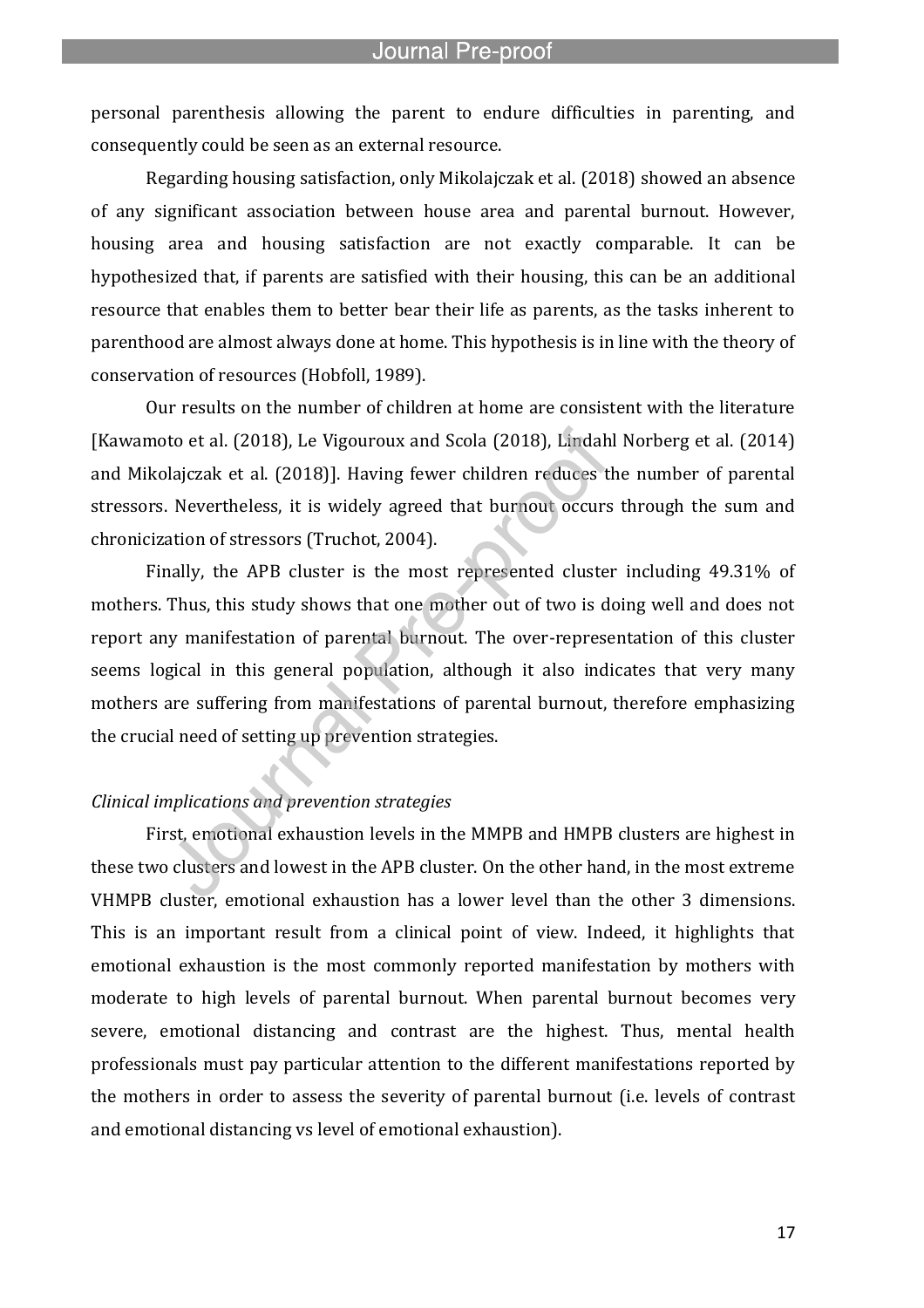l

Considering prevention, mothers who present either symptoms of depression or anxiety, or who have a child under one year old and have symptoms of postnatal depression, or who care for a child with special needs and show symptoms of burden, should be screened for parental burnout by health and social professionals (e.g., doctors, nurses, welfare workers). Mothers at risk of parental burnout can be invited to fill out a parental burnout assessment questionnaire. If the mother is in parental burnout, the professional refers her to a mental health professional able to provide care and support, and if the mother is at risk, but not yet in parental burnout, the professional can suggest that she consult a psychologist or other mental health professionals who can help her develop her resources. It is important that the professional keep in mind the mother's vulnerability.

Second, the results of the present study have clinical implications for intervention strategies. In this sense, our results highlight the importance of increasing the focus on reducing anxious and depressive symptoms for the overall population of parents, and in particular for the mothers of children with special needs, to decrease the impact of exhaustion induced by the care of such children.

#### *Limitations and implications for future studies*

Firstly, the self-section bias of the sample limits the external validity of the conclusions. Moreover, the data relating to anxiety and depression are based on selfreport and were not validated by clinical assessment. The cross-sectional design does not allow us to conclude on the nature of the impact of the variables on parental burnout. Moreover, the TLS has not been validated in a French-speaking sample. The sample is only composed of mothers, and it is impossible to know to what extent we would find the same clusters in a sample composed of fathers. Finally, it might be interesting to identify clusters in a population of mothers with mental disorders and other at-risk conditions (e.g., personality disorders). In future studies, when the cut-offs on the PBA will be validated , it would also be interesting to compare our clusters with it. Likewise, it would be relevant to explore if burden and parental burnout overlap or if they are distinct concepts.

# **Conclusion**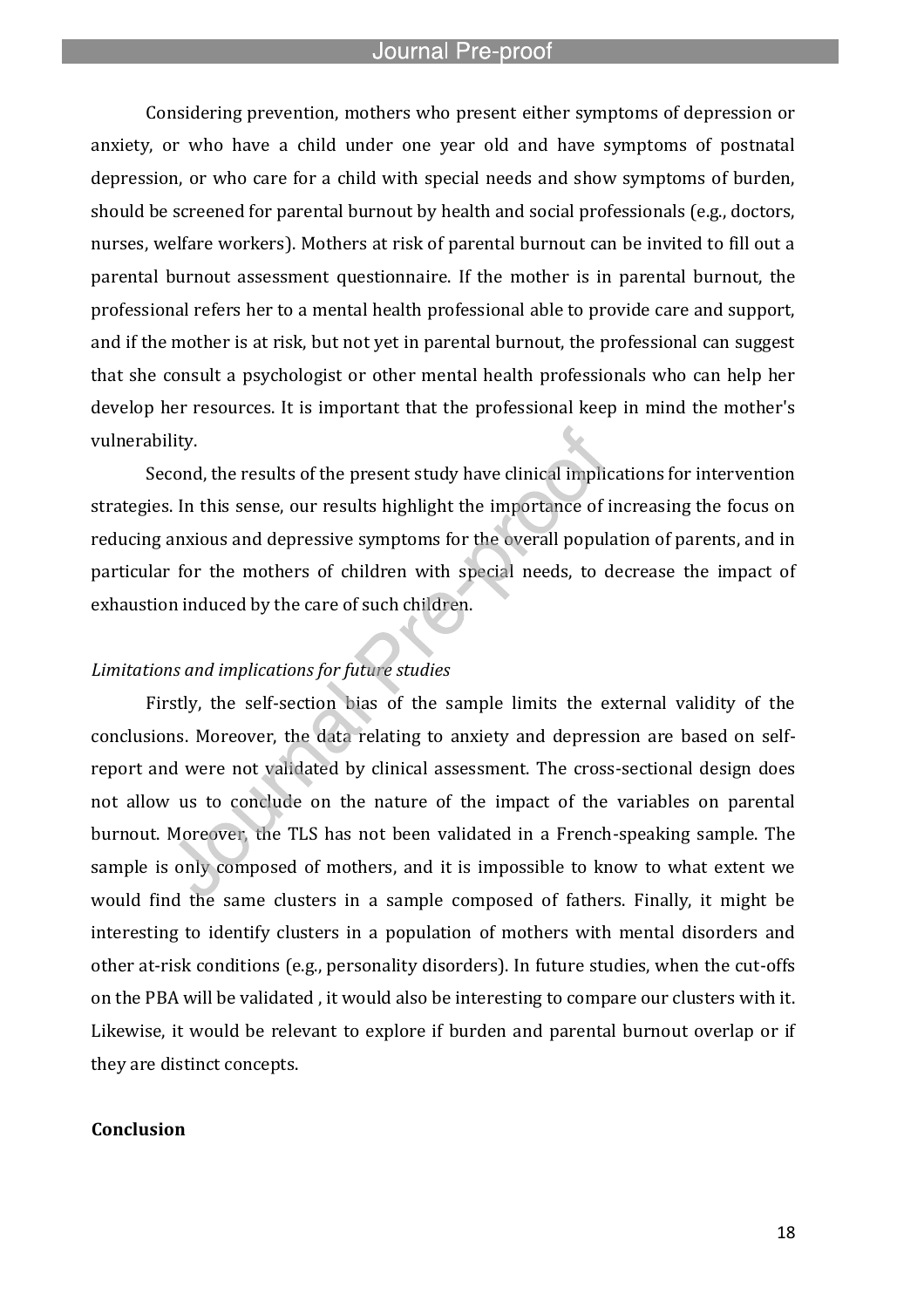l

Five clusters of at-risk mothers were identified regarding their level on the four dimensions of parental burnout. The associated factors of the profiles significantly differ between the five clusters and present new insight for prevention and intervention strategies for parental burnout. This study explored the weight of affective factors, love in the relationship, and sociodemographic factors on parental burnout by identifying five different profiles of mothers according to their scores on the dimensions of parental burnout. Identifying such profiles provides the opportunity to promote the prevention of parental burnout and to promote intervention programs. This study is one of the first to determine clusters of mothers at risk of parental burnout, and the first to use the four dimensions of parental burnout to identify profiles. The results highlight the specificity of the dimension of emotional distancing. This dimension was high in the MED cluster, which led us to hypothesize that this profile is composed of a very specific population of mothers (e.g., those with personality disorders).

# **Acknowledgments**

The authors wish to thank all the mothers who participated in the study. The websites administrators who agreed to post the study announcement are also gratefully acknowledged for their support in recruiting the participants.

#### **Authorship**

All authors contributed to the study design. Testing and data collection were performed by A.L.C. A.L.C. performed the data analysis and interpretation under the supervision of E.B. and G.D. A.L.C. drafted the paper, and E.B., J.W. and G.D. provided critical revisions. All authors approved the final version of the paper for submission.

#### **Declaration of Conflicting Interests**

A.L.C., J.W., E.B. and G.D. declared no conflicts of interest with respect to the authorship or the publication of this article.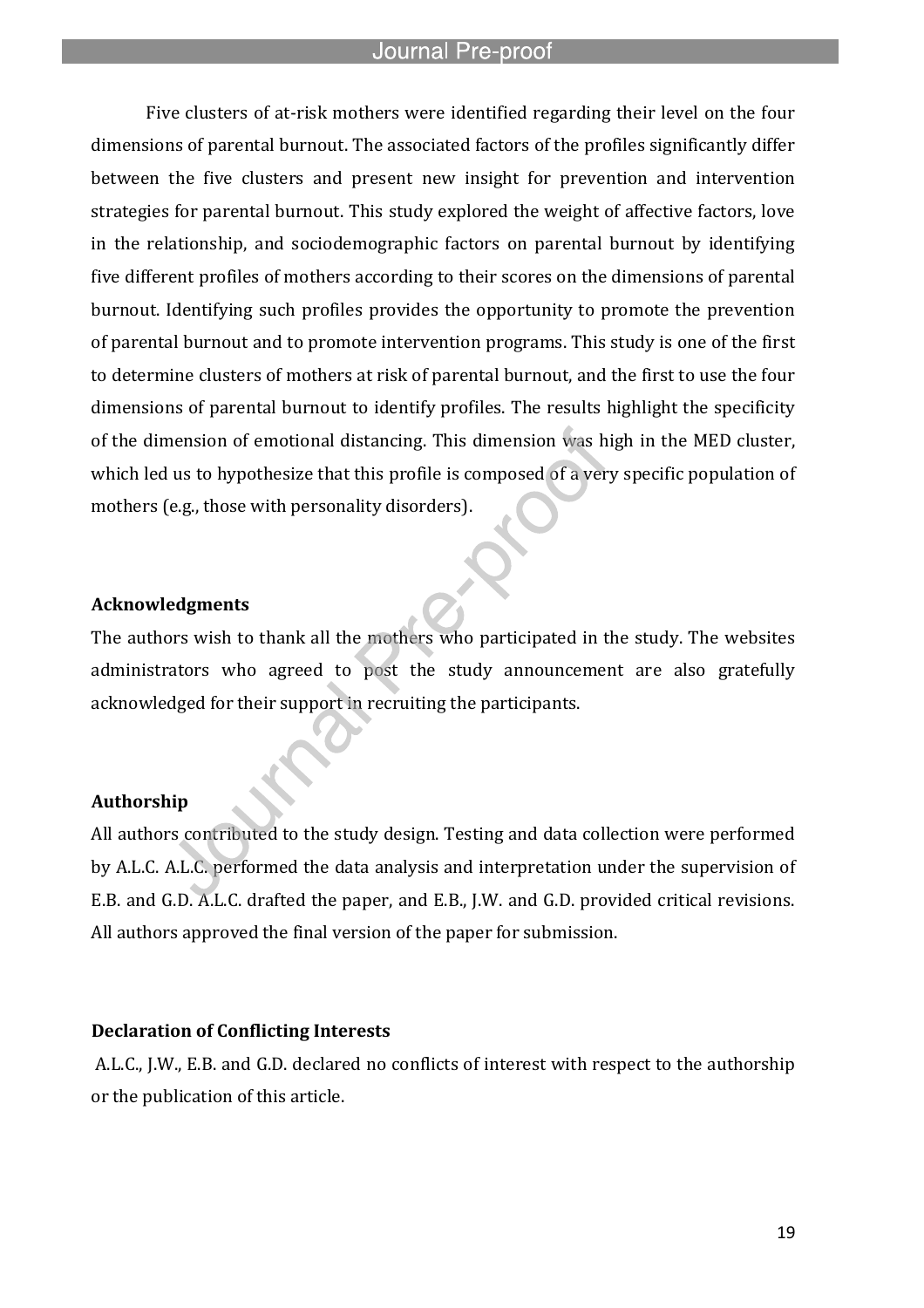# **Funding sources**

This research did not receive any specific grant from funding agencies in the public, commercial, or not-for-profit sectors.

l

# **References:**

- [NISES], F. N. I. of S. and E. S. (2019). *France, portrait social. French Studies* (Vol. 72). Paris: NISES. https://doi.org/10.1093/fs/kny102
- Bydlowski, M. (2004). Transparence psychique de la grossesse et dette de vie. *Devenir Père, Devenir Mère*, 73–81. https://doi.org/10.3917/eres.dugna.2004.01.0073
- Cox, J. L., Holden, J. M., & Sagovsky, R. (1987). Detection of Postnatal Depression: Development of the 10-item Edinburgh Postnatal Depression Scale. *The British Journal of Psychiatry*, *150*(6), 782–786.
- Dayan, J., & Baleyte, J.-M. (2008). Dépressions Périnatales. In *Les dépressions périnatales* (pp. 21–43). https://doi.org/10.1016/b978-2-294-00866-5.50002-9
- Demirhan, E., Icagasioglu, A., Eriman, E. O., Tezel, C. G., Baklacioglu, H. S., Haliloglu, S., & Aras, H. (2011). Burnout of Primary Caregivers of Children With Cerebral Palsy. *Nobel Medicus*, *7*(3), 22–27.
- Duygun, T., & Sezgin, N. (2003). The Effects of Stress Symptoms, Coping Styles and Perceived Social Support on Burnout Level of Mentally Handicapped and Healthy Children's Mothers. *Türk Psikoloji Dergisi*, *18*(52), 37–52.
- Engel, G., Olson, K. R., & Patrick, C. (2002). The personality of love: Fundamental motives and traits related to components of love. *Personality and Individual Differences*, *32*(5), 839–853. https://doi.org/10.1016/S0191-8869(01)00090-3
- Gérain, P., & Zech, E. (2018). Does informal caregiving lead to parental burnout? Comparing parents having (or not) children with mental and physical issues. *Frontiers in Psychology*, *9*(June), 884. https://doi.org/10.3389/FPSYG.2018.00884
- Gérain, P., & Zech, E. (2019). Informal Caregiver burnout? Development of a theoretical framework to understand the impact of caregiving. *Frontiers in Psychology*, *10*(JULY). https://doi.org/10.3389/fpsyg.2019.01748
- Gressier, F., & Sutter-Dallay, A. L. (2018). Les dépressions périnatales. In M. Dugnat (Ed.), *Bébé attentif cherche adulte(s) attentionné(s)* (pp. 495–507). Toulouse: Erès.
- Guédeney, N. I., & Fermanian, J. (1998). Validation study of the French version of the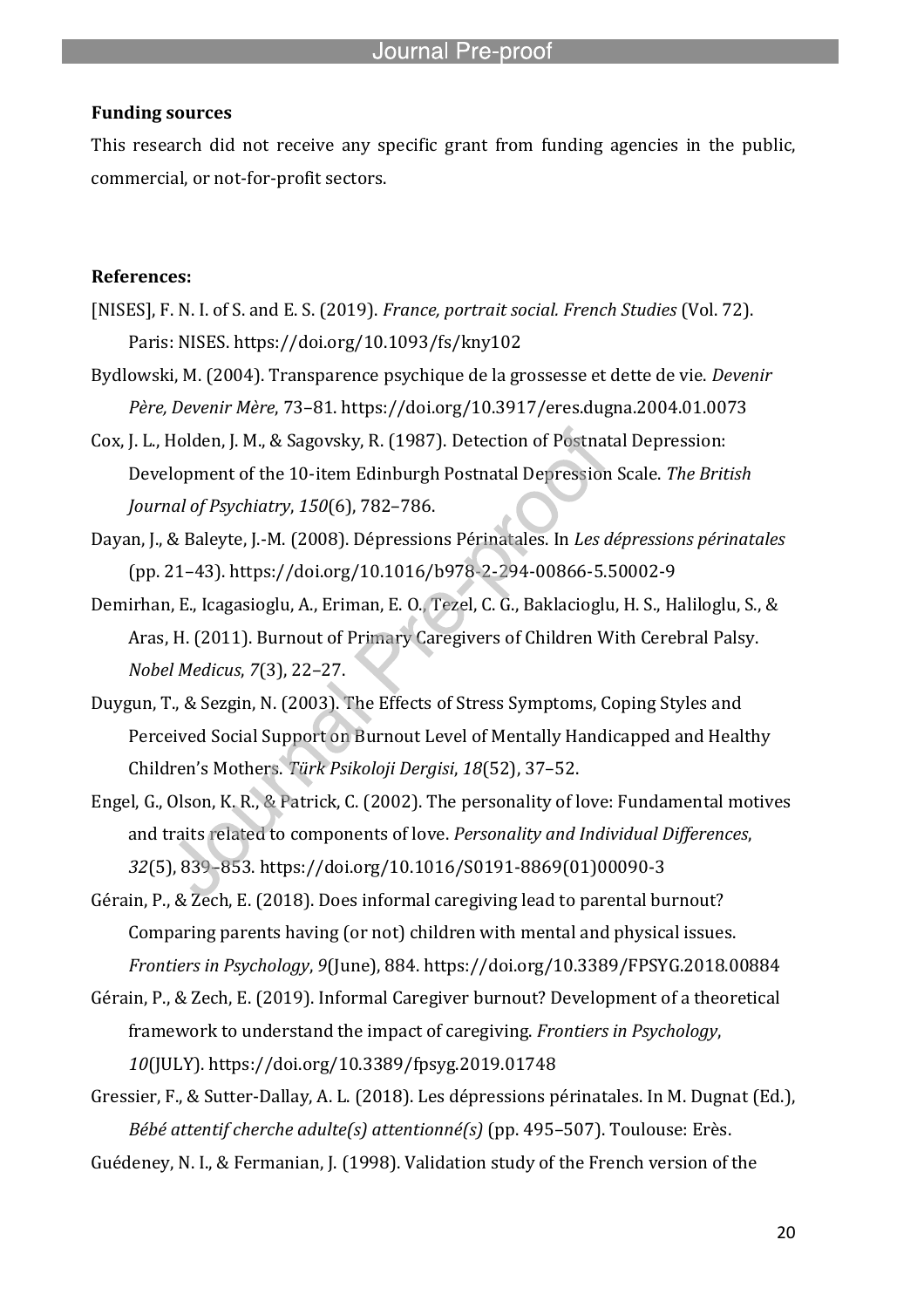Edinburgh Postnatal Depression Scale ( EPDS): new results about use and psychometric properties. *European Psychiatry*, *13*, 83–89.

l

- Hansen, T. (2012). Parenthood and Happiness: A Review of Folk Theories Versus Empirical Evidence. *Social Indicators Research*, *108*(1), 29–64. https://doi.org/10.1007/s11205-011-9865-y
- Hobfoll, S. E. (1989). Conservation of Resources: A New Attempt at Conceptualizing Stress. *American Psychologist*, *44*(3), 513–524. https://doi.org/10.1037/0003- 066X.44.3.513
- Karadavut, K. I., & Uneri, S. O. (2011). Burnout, depression and anxiety levels in mothers of infants with brachial plexus injury and the effects of recovery on mothers' mental health. *European Journal of Obstetrics Gynecology and Reproductive Biology*, *157*(1), 43–47. https://doi.org/10.1016/j.ejogrb.2011.03.001
- Kawamoto, T., Furutani, K., & Alimardani, M. (2018). Preliminary validation of Japanese version of the parental burnout inventory and its relationship with perfectionism. *Frontiers in Psychology*, *9*(JUN), 1–10. https://doi.org/10.3389/fpsyg.2018.00970
- Le Vigouroux, S., & Scola, C. (2018). Differences in parental burnout: Influence of demographic factors and personality of parents and children. *Frontiers in Psychology*, *9*(JUL), 1–8. https://doi.org/10.3389/fpsyg.2018.00887
- Le Vigouroux, S., Scola, C., Raes, M.-E., Mikolajczak, M., & Roskam, I. (2017). The big fi ve personality traits and parental burnout : Protective and risk factors. *Personality and Individual Differences*, *119*, 216–219. https://doi.org/10.1016/j.paid.2017.07.023
- Lebert-Charron, A., Dorard, G., Boujut, E., & Wendland, J. (2018). Maternal Burnout Syndrome: Contextual and Psychological Associated Factors. *Frontiers in Psychology*, *9*(June), 1–12. https://doi.org/10.3389/fpsyg.2018.00885
- Lebert-Charron, A., Wendland, J., Dorard, G., & Boujut, E. (2018). Le Syndrome de burnout ou d'épuisement maternel : une revue critique de la question. *La Psychiatrie de l'enfant*, *61*(2), 421–442.
- Lépine, J. P., Godchau, M., Brun, P., & Lempériere, T. (1985). Evaluation de l'anxiété et de la dépression chez les patients hospitalisés dans un service de médecine interne. *Annales Medico-Psychologiques*, *143*, 175–189.
- Lindahl Norberg, A. (2010). Parents of children surviving a brain tumor: Burnout and the perceived disease-related influence on everyday life. *Journal OfPediatric Hematology/Oncology*, *32*(7), e285–e289.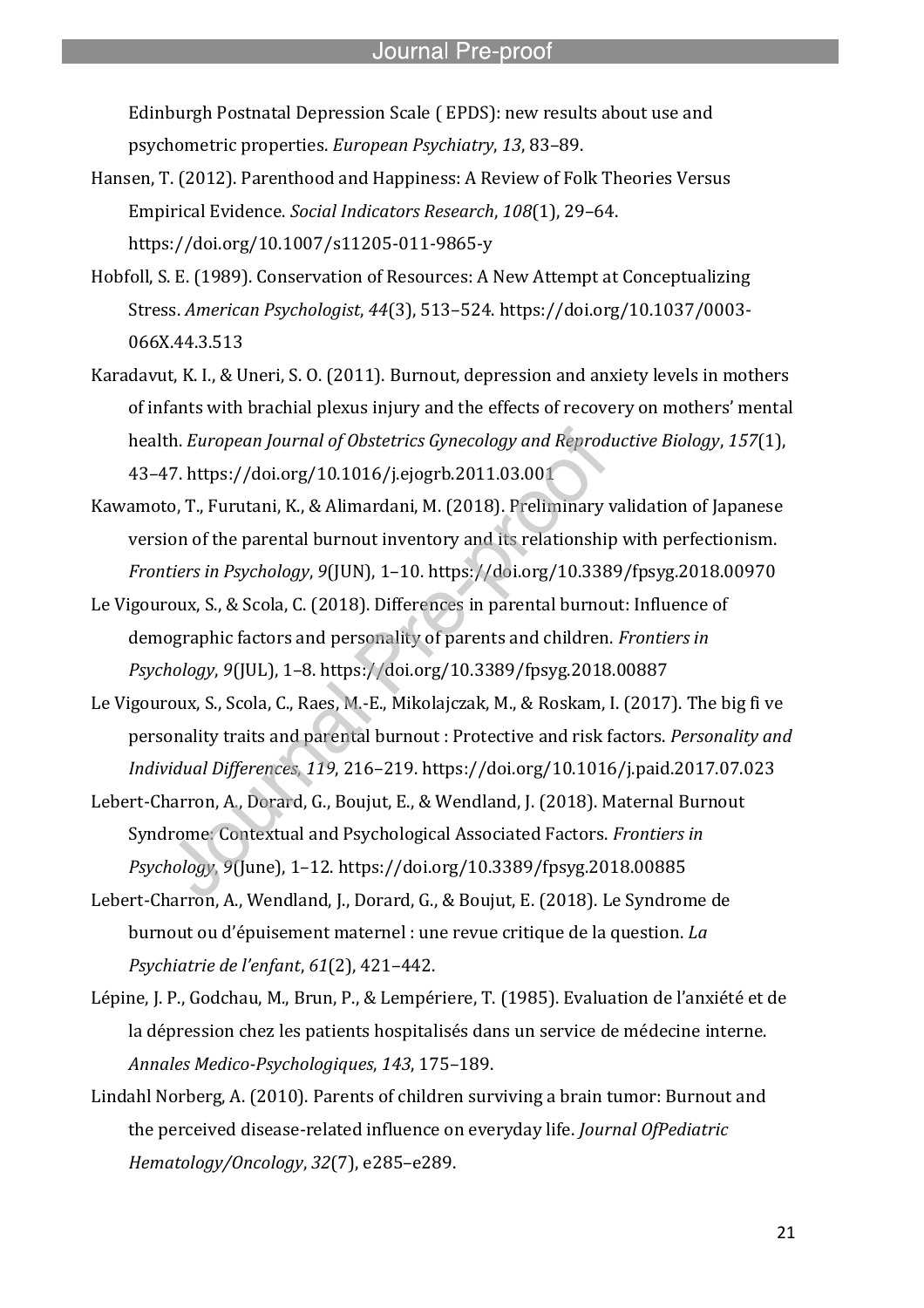Lindahl Norberg, A., Mellgren, K., Winiarski, J., & Forinder, U. (2014). Relationship between problems related to child late effects and parent burnout after pediatric hematopoietic stem cell transplantation. *Pediatric Transplantation*, *18*(3), 302–309. https://doi.org/10.1111/petr.12228

l

- Lindström, C., Åman, J., & Norberg, A. (2010). Increased prevalence of burnout symptoms in parents of chronically ill children. *Acta Paediatrica, International Journal of Paediatrics*, *99*(3), 427–432. https://doi.org/10.1111/j.1651- 2227.2009.01586.x
- Lindström, Caisa, Aman, J., Anderzen-Carlsson, A., & Lindahl Norberg, A. (2016). Group intervention for burnout in parents of chronically ill children - a small-scale study. *Scandinavian Journal of Caring Sciences*, *30*(4), 678–686. https://doi.org/10.1111/scs.12287
- Lindström, Caisa, Åman, J., & Norberg, A. L. (2011). Parental burnout in relation to sociodemographic, psychosocial and personality factors as well as disease duration and glycaemic control in children with Type 1 diabetes mellitus. *Acta Paediatrica*, *100*(7), 1011–1017. https://doi.org/10.1111/j.1651-2227.2011.02198.x
- Madey, S. F., & Rodgers, L. (2009). The Effect of Attachment and Sternberg ' s Triangular Theory of Love on Relationship Satisfaction. *Individual Diferences Research*, *7*(2), 76–84.
- Mikolajczak, M., Brianda, M. E., Avalosse, H., & Roskam, I. (2018). Consequences of parental burnout: Its specific effect on child neglect and violence. *Child Abuse and Neglect*, *80*(February), 134–145. https://doi.org/10.1016/j.chiabu.2018.03.025
- Mikolajczak, M., Gross, J. J., Stinglhamber, F., Norberg, A. L., & Roskam, I. (2019). ( How ) Is parental burnout distinct from job burnout and depressive symptomatology ? *Clinical Psychological Science*, *1*(January 2020).
- Mikolajczak, M., Raes, M.-E., Avalosse, H., & Roskam, I. (2018). Exhausted Parents: Sociodemographic, Child-Related, Parent-Related, Parenting and Family-Functioning Correlates of Parental Burnout. *Journal of Child and Family Studies*. https://doi.org/10.1007/s10826-017-0892-4
- Pirlot, G. (2014). Alexithymie et pensée opératoire. *Hermès, La Revue*, *1*(68), 73–81.
- Riva, R., Forinder, U., Arvidson, J., Mellgren, K., Toporski, J., Winiarski, J., & Norberg, A. L. (2014). Patterns of psychological responses in parents of children. *Psycho-Oncology*, *23*(11), 1307–1313.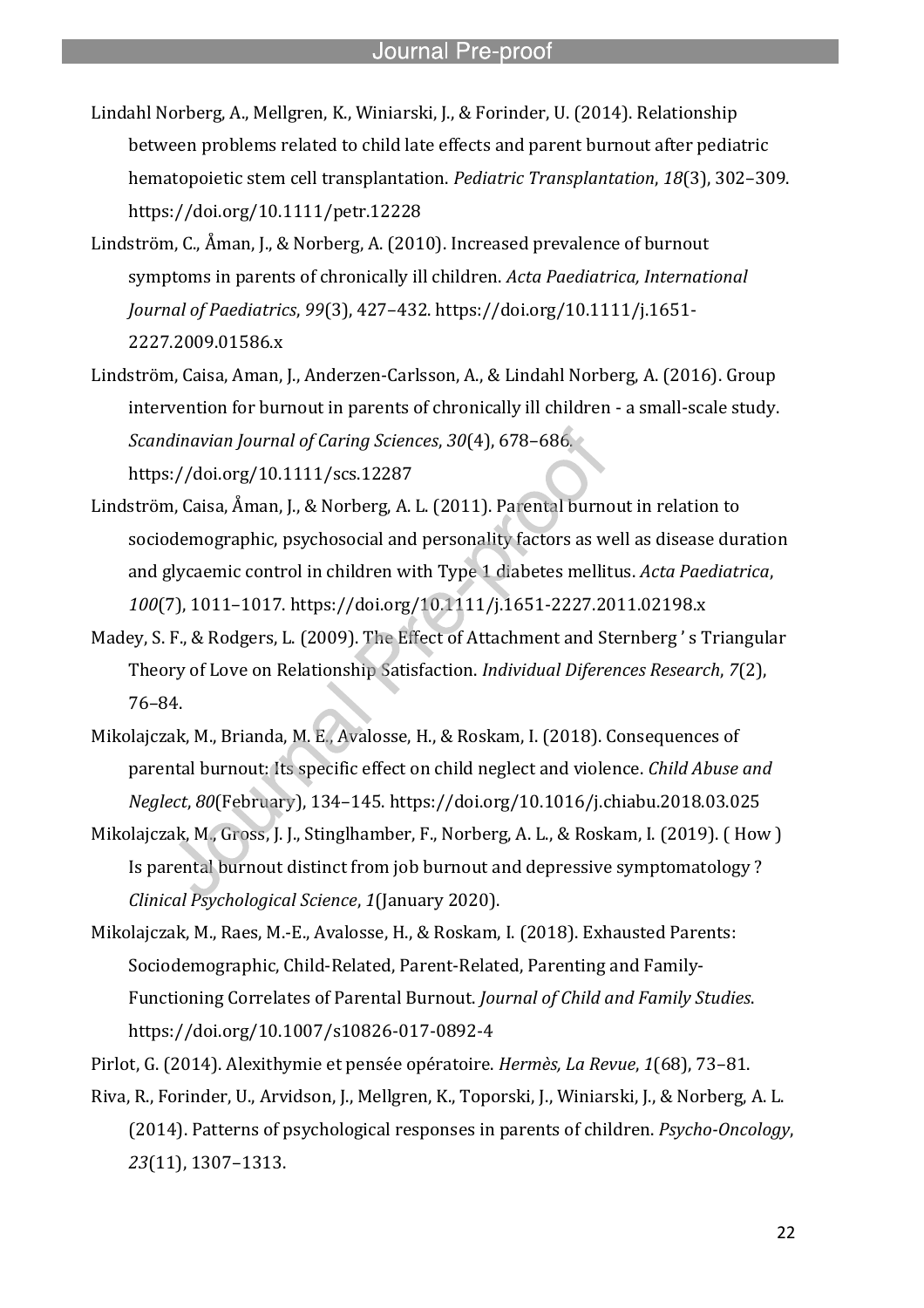Rochette-Guglielmi, J., & Mellier, D. (2007). Transformation des souffrances de la dyade mère-bébé dans la première année post-partum : stratégies préventives pour un travail en réseau. *Devenir*, *19*(2), 81–108. https://doi.org/10.3917/dev.072.0081

l

- Roskam, I., Brianda, M., & Mikolajczak, M. (2018). A Step Forward in the Conceptualization and Measurement of Parental Burnout : The Parental Burnout Assessment ( PBA ). *Frontiers in Psychology*, *9*, 1–12. https://doi.org/10.3389/fpsyg.2018.00758
- Roskam, I., Raes, M. E., & Mikolajczak, M. (2017). Exhausted parents: Development and preliminary validation of the parental burnout inventory. *Frontiers in Psychology*, *8*(FEB), 1–12. https://doi.org/10.3389/fpsyg.2017.00163
- Roth, D. L., Fredman, L., & Haley, W. E. (2015). Informal caregiving and its impact on health: A reappraisal from population-based studies. *Gerontologist*, *55*(2), 309–319. https://doi.org/10.1093/geront/gnu177
- Sánchez-Rodríguez, R., Callahan, S., & Séjourné, N. (2018). L'épuisement des mères de jeunes enfants: Une étude exploratoire. *Journal de Therapie Comportementale et Cognitive*. https://doi.org/10.1016/j.jtcc.2017.12.002
- Sánchez-Rodríguez, R., Callahan, S., & Séjourné, N. (2019). Development and preliminary validation of the Maternal Burnout Scale (MBS) in a French sample of mothers: bifactorial structure, reliability, and validity. *Archives of Women's Mental Health*. https://doi.org/10.1007/s00737-019-00993-1
- Sánchez-Rodríguez, R., Orsini, É., Laflaquière, E., Callahan, S., & Séjourné, N. (2019). Depression , anxiety , and guilt in burned out mothers of preschool and school- aged children : Insight from a cluster analysis. *Journal of Affective Disorders*, *259*, 244– 250. https://doi.org/10.1016/j.jad.2019.08.031
- Séjourné, N., Sanchez-Rodriguez, R., Leboullenger, A., & Callahan, S. (2018). Maternal burn-out: an exploratory study. *Journal of Reproductive and Infant Psychology*, *36*(3), 276–288. https://doi.org/10.1080/02646838.2018.1437896
- Sorkkila, M., & Aunola, K. (2020). Risk Factors for Parental Burnout among Finnish Parents: The Role of Socially Prescribed Perfectionism. *Journal of Child and Family Studies*, *29*(3), 648–659. https://doi.org/10.1007/s10826-019-01607-1
- Sternberg, R. J. (1997). Construct validation of a triangular love scale. *European Journal of Social Psychology*, *27*, 313–335.
- Sternberg, R. J., & Grajek, S. (1984). The Nature of Love. *Journal of Personality and Social*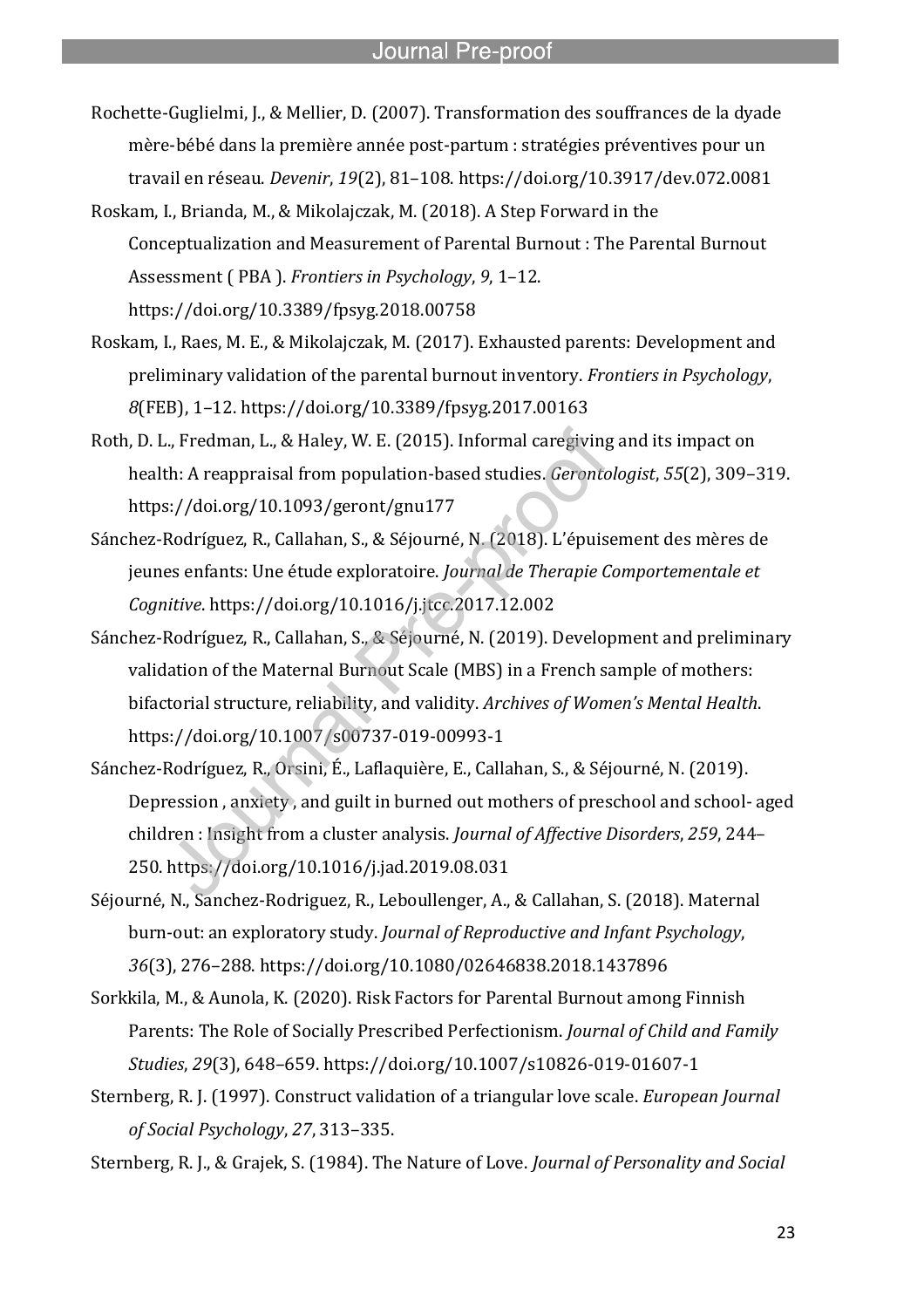*Psychology*, *47*(2), 312–329.

Truchot, D. (2004). *Epuisement professionnel et burnout*. Paris: Dunod.

l

- Van Bakel, H. J. A., Van Engen, M. L., & Peters, P. (2018). Validity of the Parental Burnout Inventory Among Dutch Employees. *Frontiers in Psychology*, *9*, 697. https://doi.org/10.3389/fpsyg.2018.00697
- Weiss, M. J. (2002). Hardiness and social support as predictors of stress in mothers of typical children, children with autism, and children with mental retardation. *Autism*, *6*(1), 115–130. https://doi.org/10.1177/1362361302006001009
- Yim, O., & Ramdeen, K. T. (2015). Hierarchical Cluster Analysis: Comparison of Three Linkage Measures and Application to Psychological Data. *The Quantitative Methods for Psychology*, *11*(1), 8–21. https://doi.org/10.20982/tqmp.11.1.p008
- Zarit, S. H., Todd, P. A., & Zarit, J. M. (1986). Subjective Burden of Husbands and Wives as Caregivers : A Longitudinal Study. *The Gerontological Society of America*, *26*(3), 260–266.

**PRAIL**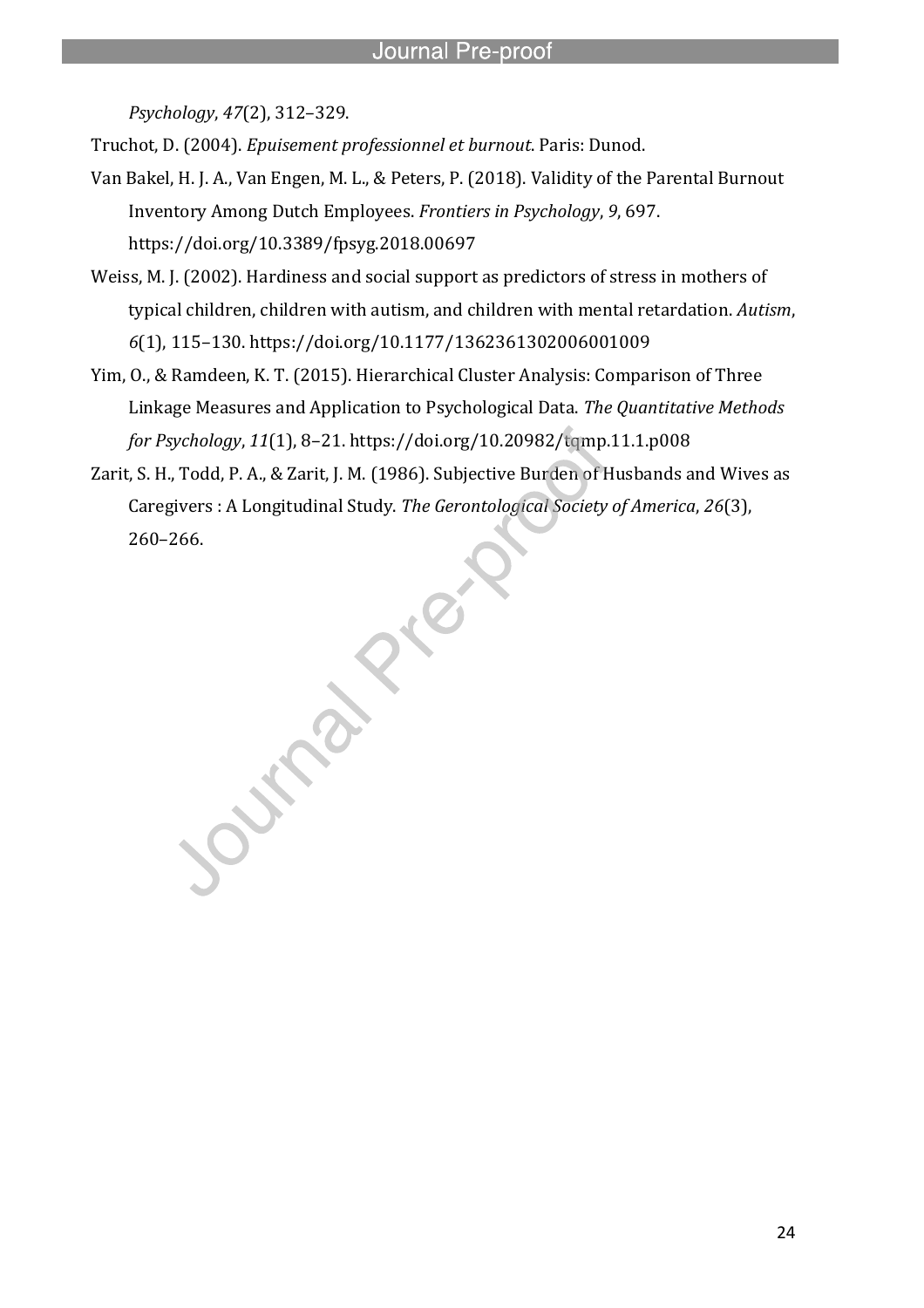l

|                               |            |                       | 3          |          |           | 6         |            | 8        | q          | 10         | 11         | 12         |
|-------------------------------|------------|-----------------------|------------|----------|-----------|-----------|------------|----------|------------|------------|------------|------------|
| 1- PBA - Emotional Exhaustion |            | ,883**                | $.808**$   | $.735**$ | .959**    | .499**    | $640*$     | $,630**$ | $,559**$   | $-294**$   | $-.131**$  | $-.207**$  |
| 2- PBA - Saturation           | .883**     |                       | $,841**$   | $.764**$ | $.947**$  | $.430**$  | $,565**$   | $.625**$ | $.558**$   | $-299**$   | $-.171**$  | $-243**$   |
| 3- PBA - Contrast             | .808**     | $,841**$              |            | $.766**$ | .923**    | $,458**$  | $,607**$   | $,477**$ | $,569**$   | $-0.287**$ | $-159**$   | $-219**$   |
| 4- PBA - Emotional Distancing | ,735**     | $,764**$              | $,766**$   |          | $.837**$  | 389**     | $.554**$   | $.458**$ | $.478**$   | $-275**$   | $-165**$   | $-238$ **  |
| 5- PBA - Total                | .959**     | $.947**$              | $.923**$   | $,837**$ |           | 495**     | $.649**$   | $.605**$ | $.600**$   | $-312**$   | $-162**$   | $-238$ **  |
| 6-Anxiety                     | ,499**     | $,430**$              | .458**     | ,389**   | .495**    |           | $.546**$   | $.371**$ | $,678**$   | $-0.254**$ | $-130**$   | $-165**$   |
| 7- Depression                 | $,640**$   | $.565**$              | $,607**$   | $,554**$ | $.649**$  | 546**     |            | $,449**$ | $.740**$   | $-0.384**$ | $-226**$   | $-298**$   |
| 8- Burden                     | $.630**$   | $.625**$              | $.477**$   | $,458**$ | $.605**$  | $.371**$  | $.449**$   |          | 0.262      | $-.161*$   | $-0.034$   | $-0.128$   |
| 9- Postnatal depression       | .559**     | $,558**$              | $.569**$   | $.478**$ | $,600$ ** | $.678**$  | $,740**$   | 0.262    |            | $-464**$   | $-0.260**$ | $-0.319**$ |
| 10-TLS - Intimacy             | $-294**$   | $-299**$              | $-0.287**$ | $-275**$ | $.312**$  | $-254**$  | $-0.384**$ | $-.161*$ | $-0.464**$ |            | $,821**$   | $,848**$   |
| 11- TLS - Engagement          | $-.131"$   | $-.171$ <sup>**</sup> | $-159**$   | $-165**$ | $-162**$  | $-.130**$ | $-.226**$  | $-0.034$ | $-.260**$  | $,821**$   |            | $,809**$   |
| 12- TLS - Passion             | $-0.207**$ | $-243**$              | $-219**$   | $-238$   | $-238**$  | $-165**$  | $-.298**$  | $-0.128$ | $-319**$   | $,848**$   | $,809**$   |            |

*\*\* p<.001 \*p<.05*

Table 1: *Pearson correlation between all the studied variables (N=1306)*

25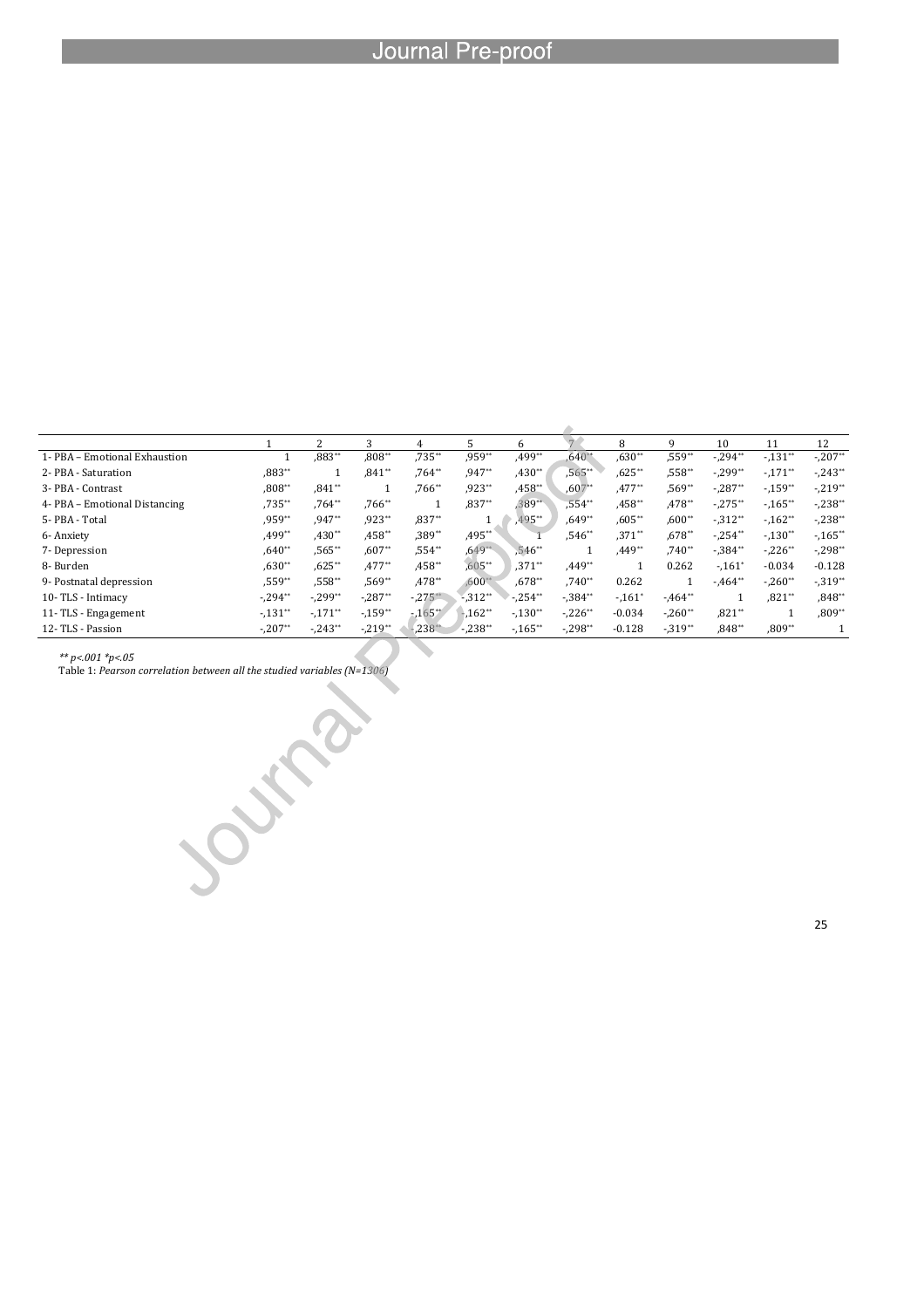l

|                            | Absence of  | Middle         | Moderate     | High           | Very High      | <b>ANOVA</b> |        |        |                                                 |
|----------------------------|-------------|----------------|--------------|----------------|----------------|--------------|--------|--------|-------------------------------------------------|
|                            | Parental    | Manifestations | Emotional    | Manifestations | Manifestations |              |        |        |                                                 |
|                            | Burnout     | of Parental    | Distancing   | of Parental    | of Parental    |              |        |        |                                                 |
|                            | APB         | Burnout        | <b>MED</b>   | Burnout        | Burnout        |              |        |        |                                                 |
|                            | $n = 644$   | <b>MMPB</b>    | $n = 142$    | <b>HMPB</b>    | <b>VHMPB</b>   |              |        |        |                                                 |
|                            |             | $n = 234$      |              | $n = 162$      | $n = 124$      |              |        |        |                                                 |
|                            |             |                | Mean (SD)    |                |                | F            | df     | p      | Post-hoc (d-cohen)                              |
| <b>Affective variables</b> |             |                |              |                |                |              |        |        |                                                 |
| Anxiety                    | 8.64 (3.58) | 11.09 (3.55)   | 11.57 (3.65) | 12.60 (3.41)   | 14.12 (4.11)   | 92.04        | 4:1305 | < 001  | $1<2$ (0.69); $1<3$ (0.82); $1<4$ (1.12);       |
|                            |             |                |              |                |                |              |        |        | $1<5$ (1.49); $2<4$ (0.43); $2<5$ (0.81); $3<5$ |
|                            |             |                |              |                |                |              |        |        | $(0.66)$ ; 4 < 5 $(0.41)$                       |
| Depression                 | 4.63(3.03)  | 7.21(3.33)     | 7.84 (3.44)  | 9.62(3.31)     | 12.35(3.71)    | 199.20       | 4:1305 | < 0.01 | $1 < 2$ (0.83); $1 < 3$ (1.03); $1 < 4$ (1.62); |
|                            |             |                |              |                |                |              |        |        | 1<5 (2.45) : 2<4 (0.73); 2<5 (1.48); 3<4        |
|                            |             |                |              |                |                |              |        |        | $(0.53)$ ; 3<5 $(1.26)$ ; 4 <5 $(0.78)$         |
| Burden                     | 12.89       | 19.17 (7.20)   | 20.26        | 25.73 (10.28)  | 28.51 (11.21)  | 23.15        | 4:227  | < 0.01 | $1 < 2$ (0.76); $1 < 3$ (0.80); $1 < 4$ (1.38); |
| $(n=228)$                  | (8.81)      | $n=41$         | (10.69)      | $n=43$         | $n=35$         |              |        |        | $1<5$ (1.63); $2<4$ (0.74); $2<5$ (1.01); $3<5$ |
|                            | $n=83$      |                | $n=22$       |                |                |              |        |        | (0.75)                                          |
| Postnatal depression       | 7.62(5.53)  | 11.76 (5.88)   | 11.74 (5.21) | 15.04(6.00)    | 20.80 (4.03)   | 32.66        | 4:274  | < 001  | $1<2$ (0.74); $1<3$ (0.75); $1<4$ (1.32); $1<5$ |
| $(n=275)$                  | $n = 143$   | $n=55$         | $n=31$       | $n=26$         | $n=20$         |              |        |        | $(2.45)$ ; 2<5 $(1.66)$ ; 3<5 $(1.89)$ ; 4 <5   |
|                            |             |                |              |                |                |              |        |        | (1.10)                                          |
| Love in relationship       | $n = 567$   | $n = 206$      | $n = 127$    | $n=141$        | $n = 103$      |              |        |        |                                                 |
| $(n=1144)$                 |             |                |              |                |                |              |        |        |                                                 |
| Intimacy                   | 91.09       | 82.38 (22.23)  | 85.98        | 78.77 (22.67)  | 71.87 (20.83)  | 27.56        | 4:1143 | < 001  | $1>2$ (0.44); $1>4$ (0.62); $1>5$ (0.99);       |
|                            | (19.12)     |                | (18.48)      |                |                |              |        |        | $2>5(0.48)$ ; $3>4(0.35)$ ; $3>5(0.72)$         |
| Commitment                 | 87.82       | 83.67 (21.71)  | 85.99        | 82.63 (20.23)  | 76.42 (22.06)  | 8.12         | 4:1143 | < 0.01 | $1>5(0.57)$ ; 2>5 $(0.33)$ ; 3>5 $(0.47)$       |
|                            | (19.55)     |                | (19.28)      |                |                |              |        |        |                                                 |
| Passion                    | 74.53       | 67.60 (23.87)  | 68.85        | 64.77 (23.04)  | 57.63 (24.07)  | 15.88        | 4:1143 | < 0.01 | $1>2$ (0.31); $1>4$ (0.44); $1>5$ (0.76); $2>5$ |
|                            | (21.98)     |                | (22.08)      |                |                |              |        |        | $(0.42)$ ; 3>5 $(0.49)$                         |
| Sociodemographic           |             |                |              |                |                |              |        |        |                                                 |
| Age of the mother          | 36.73       | 34.97 (6.26)   | 35.92 (5.93) | 35.22 (6.37)   | 35.47 (6.14)   | 3.96         | 4;1305 | < 001  | 1>2(0.25)                                       |
|                            | (7.31)      |                |              |                |                |              |        |        |                                                 |
| Work satisfaction (n=787)  | 7.19(1.66)  | 6.77(2.02)     | 6.54(1.73)   | 6.34(1.82)     | 5.55(2.30)     | 13.53        | 4:786  | < 001  | $1>3(0.39)$ ; $1>4(0.50)$ ; $1>5(0.94)$ ; $2>5$ |
|                            | $n = 412$   | $n = 145$      | $n = 89$     | $n = 83$       | $n = 58$       |              |        |        | $(0.58)$ ; 3>5 $(0.50)$                         |
| Accommodation satisfaction | 6.04(1.45)  | 5.68(1.53)     | 5.72(1.51)   | 5.37(1.65)     | 5.17(1.55)     | 13.06        | 4:1305 | < 0.01 | 1>2 (0.24); 1>4 (0.45); 1>5 (0.59); 2>5         |
|                            |             |                |              |                |                |              |        |        | $(0.33)$ : 3>5 $(0.03)$                         |
| Number of children         | 1.92(0.89)  | 1.96(0.91)     | 2.21(1.14)   | 2.20(0.95)     | 2.27(0.88)     | 7.40         | 4;1305 | < 0.01 | $1<3$ (0.31); $1<4$ (0.31); $1<5$ (0.39); $2<5$ |
|                            |             |                |              |                |                |              |        |        | (0.34)                                          |
| Number of children under 5 | .75(0.73)   | 1(.70)         | .86(.76)     | 1.01(74)       | 1.05(0.90)     | 9.28         | 4:1305 | < 0.01 | $1<2$ (0.35); $1<4$ (0.36); $1<5$ (0.39);       |

Table 2: *Between-cluster differences for affective variables, love in relationship and sociodemographic variables (ANOVA)* (N=1306)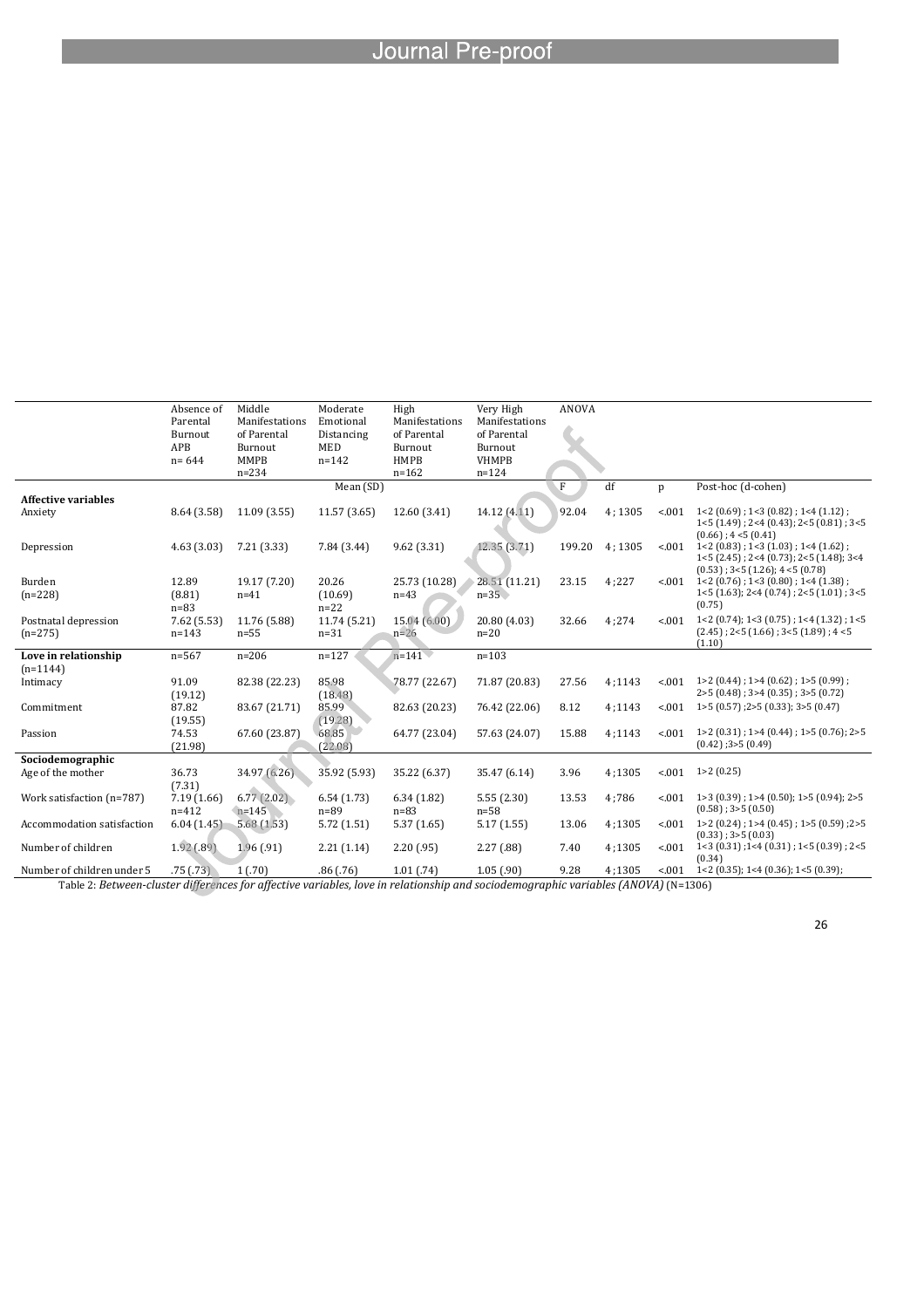l

|                                                            | APB            | <b>MMPB</b> | MED         | <b>HMPB</b> | <b>VHMPB</b> | $\mathbf{v}^2$ | df    | p       |
|------------------------------------------------------------|----------------|-------------|-------------|-------------|--------------|----------------|-------|---------|
|                                                            | $N = 644$      | $N = 234$   | $N = 142$   | $N = 162$   | $N = 124$    |                |       |         |
|                                                            | N(%            | N(%         | N(%         | N(%)        | N(%          |                |       |         |
| Mothers having<br>child with<br>special needs<br>$(N=228)$ | 85<br>(37.28%) | 41 (17.98%) | 23 (10.09%) | 44 (19.10%) | 35 (15.35%). | 257.38         | 1:176 | p < 001 |
| Mothers having<br>severe burden<br>$N = 118$               | 20<br>(16.95%) | 22 (18.64%) | 13 (11.02%) | 35 (29.66%) | 28 (23.73%)  | 52.18          | 1;4   | p < 001 |
| Mothers in                                                 | 143 (52%)      | 55 (20%)    | 31 (11.27%) | 26 (9.45%)  | 20 (7.27%)   | 221.33         | 1:116 | p < 001 |
| postpartum<br>$N = 275$<br>Mothers in                      | 28             | 25 (23.36%) | 15 (14.02%) | 19 (17.76%) | 20 (18.69%)  | 68.81          | 1;4   | p<.001  |
| postpartum<br>depression<br>$N = 107$                      | (26.17%)       |             |             |             |              |                |       |         |

Table 3: *Comparison of the number of mothers having children with special needs, severe burden, in postpartum and in postpartum depression according to clusters (N=1306)*

27